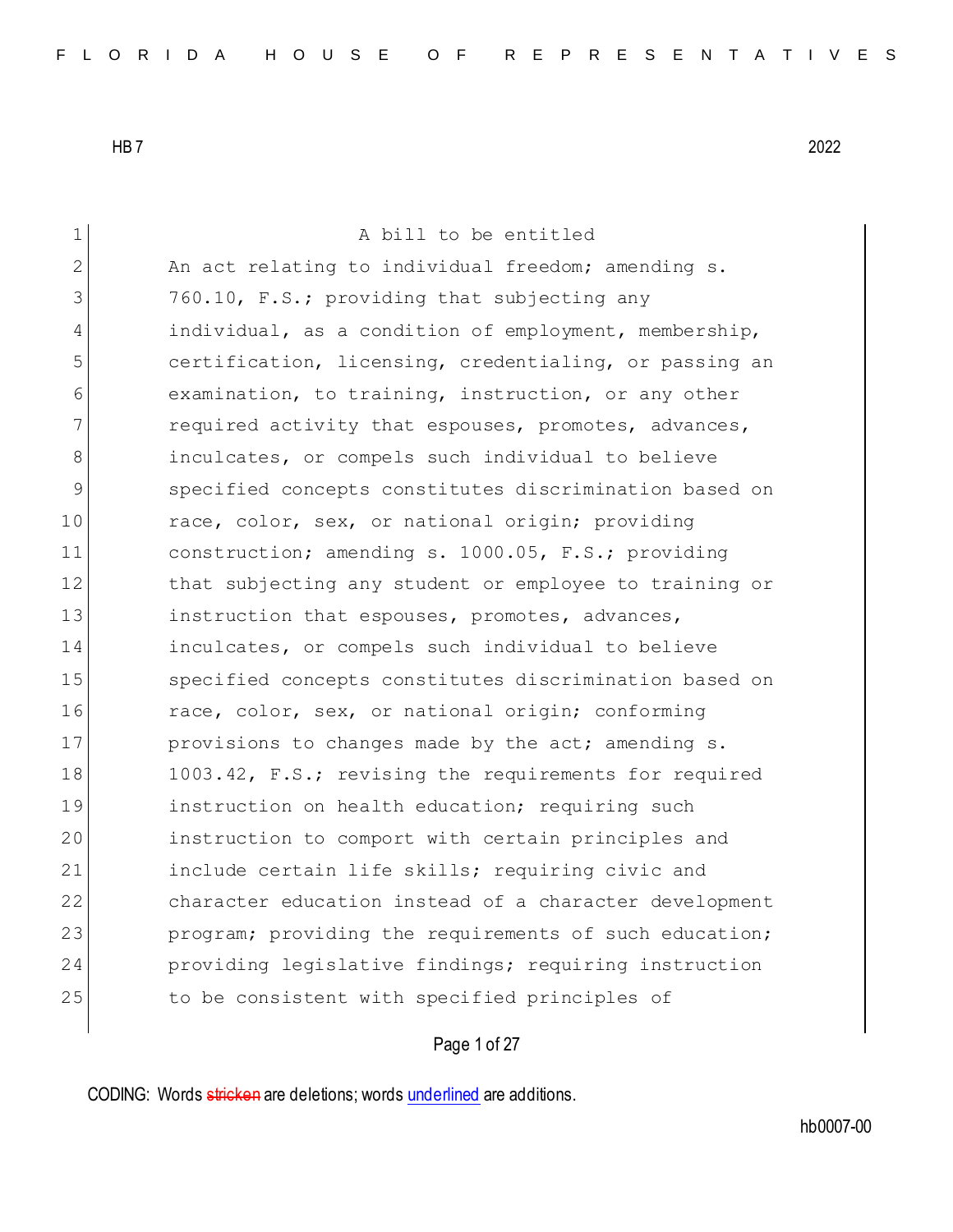| 26 | individual freedom; authorizing instructional                 |
|----|---------------------------------------------------------------|
| 27 | personnel to facilitate discussions and use curricula         |
| 28 | to address, in an age-appropriate manner, specified           |
| 29 | topics; prohibiting classroom instruction and                 |
| 30 | curricula from being used to indoctrinate or persuade         |
| 31 | students in a manner inconsistent with certain                |
| 32 | principles or state academic standards; conforming            |
| 33 | cross-references to changes made by the act; amending         |
| 34 | s. 1006.31, F.S.; prohibiting instructional materials         |
| 35 | reviewers from recommending instructional materials           |
| 36 | that contain any matter that contradicts certain              |
| 37 | principles; amending s. 1012.98, F.S.; requiring the          |
| 38 | Department of Education to review school district             |
| 39 | professional development systems for compliance with          |
| 40 | certain provisions of law; amending ss. 1002.20 and           |
| 41 | 1006.40, F.S.; conforming cross-references; providing         |
| 42 | an effective date.                                            |
| 43 |                                                               |
| 44 | Be It Enacted by the Legislature of the State of Florida:     |
| 45 |                                                               |
| 46 | Section 1. Subsections (8) through (10) of section 760.10,    |
| 47 | Florida Statutes, are renumbered as subsections (9) through   |
| 48 | (11), respectively, and a new subsection (8) is added to that |
| 49 | section, to read:                                             |
| 50 | 760.10 Unlawful employment practices.-                        |
|    | Page 2 of 27                                                  |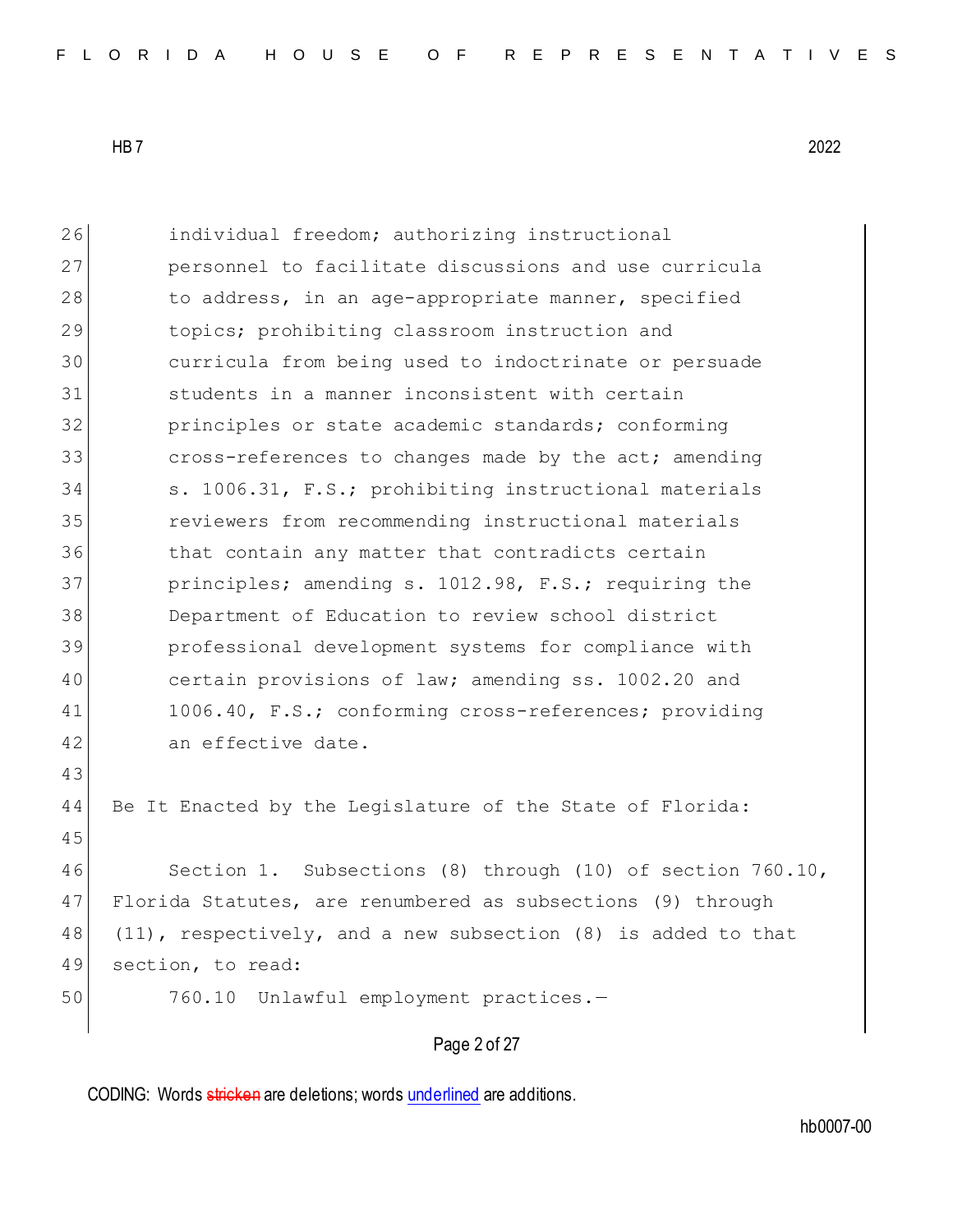| 51 | (8) (a) Subjecting any individual, as a condition of             |
|----|------------------------------------------------------------------|
| 52 | employment, membership, certification, licensing, credentialing, |
| 53 | or passing an examination, to training, instruction, or any      |
| 54 | other required activity that espouses, promotes, advances,       |
| 55 | inculcates, or compels such individual to believe any of the     |
| 56 | following concepts constitutes discrimination based on race,     |
| 57 | color, sex, or national origin under this section:               |
| 58 | 1. Members of one race, color, sex, or national origin are       |
| 59 | morally superior to members of another race, color, sex, or      |
| 60 | national origin.                                                 |
| 61 | 2. An individual, by virtue of his or her race, color,           |
| 62 | sex, or national origin, is inherently racist, sexist, or        |
| 63 | oppressive, whether consciously or unconsciously.                |
| 64 | 3. An individual's moral character or status as either           |
| 65 | privileged or oppressed is necessarily determined by his or her  |
| 66 | race, color, sex, or national origin.                            |
| 67 | 4. Members of one race, color, sex, or national origin           |
| 68 | cannot and should not attempt to treat others without respect to |
| 69 | race, color, sex, or national origin.                            |
| 70 | 5. An individual, by virtue of his or her race, color,           |
| 71 | sex, or national origin, bears responsibility for, or should be  |
| 72 | discriminated against or receive adverse treatment because of,   |
| 73 | actions committed in the past by other members of the same race, |
| 74 | color, sex, or national origin.                                  |
| 75 | An individual, by virtue of his or her race, color,<br>6.        |
|    | Page 3 of 27                                                     |
|    |                                                                  |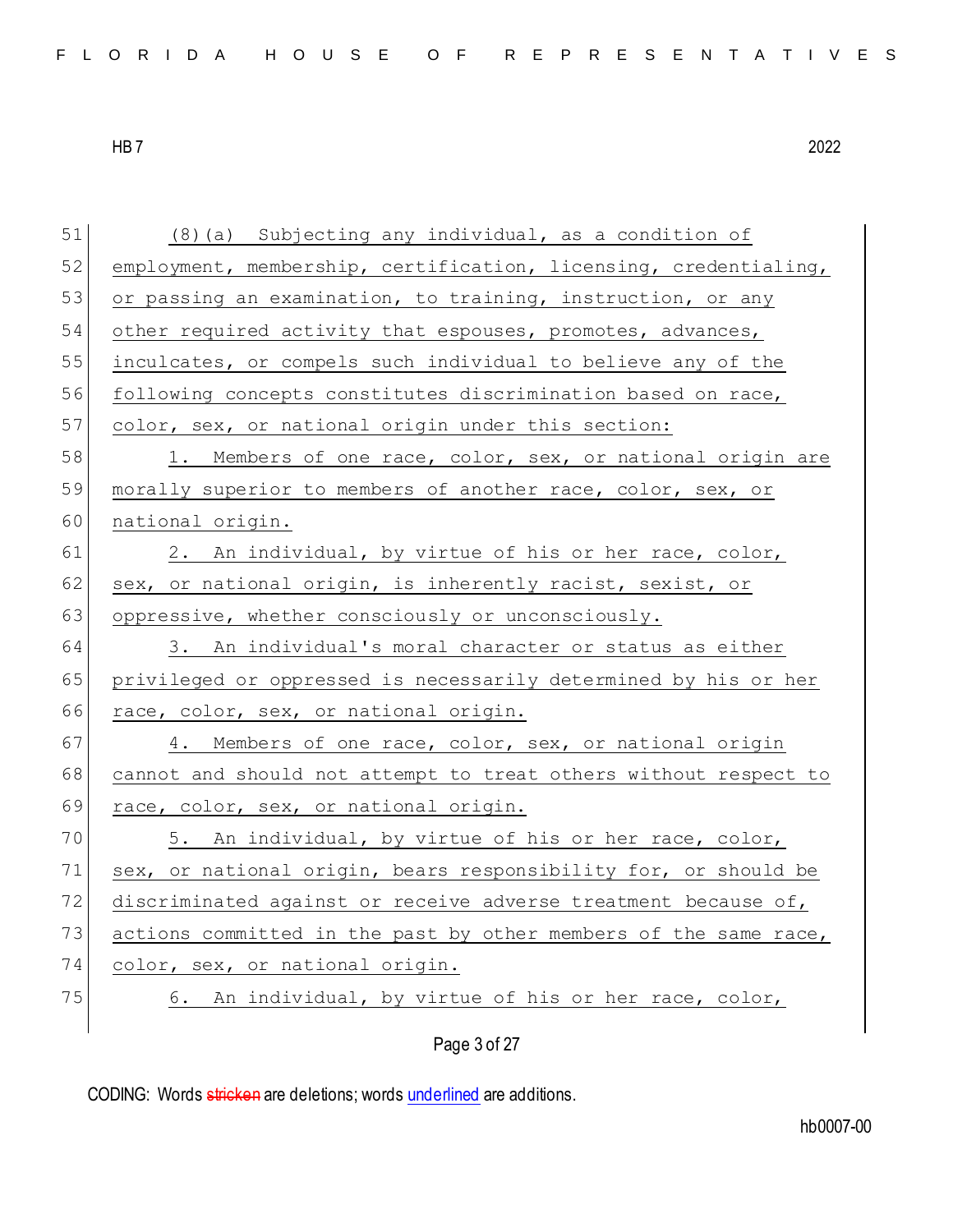Page 4 of 27 76 sex, or national origin, should be discriminated against or 77 receive adverse treatment to achieve diversity, equity, or 78 inclusion. 79 7. An individual should feel discomfort, quilt, anguish, 80 or any other form of psychological distress on account of his or 81 her race, color, sex, or national origin. 82 8. Such virtues as merit, excellence, hard work, fairness, 83 neutrality, objectivity, and racial colorblindness are racist or 84 sexist, or were created by members of a particular race, color, 85 sex, or national origin to oppress members of another race, 86 color, sex, or national origin. 87 (b) Paragraph (a) may not be construed to prohibit 88 discussion of the concepts listed therein as part of a course of 89 training or instruction, provided such training or instruction 90 is given in an objective manner without endorsement of the 91 concepts. 92 Section 2. Subsections (4) through (8) of section 1000.05, 93 Florida Statutes, are renumbered as subsections (5) through (9), 94 respectively, subsections (2) and (3), present subsection  $(4)$ , 95 and paragraph (d) of present subsection (6) are amended, and a 96 new subsection (4) is added to that section, to read: 97 1000.05 Discrimination against students and employees in 98 the Florida K-20 public education system prohibited; equality of 99 access required.-100 (2)(a) Discrimination on the basis of race, color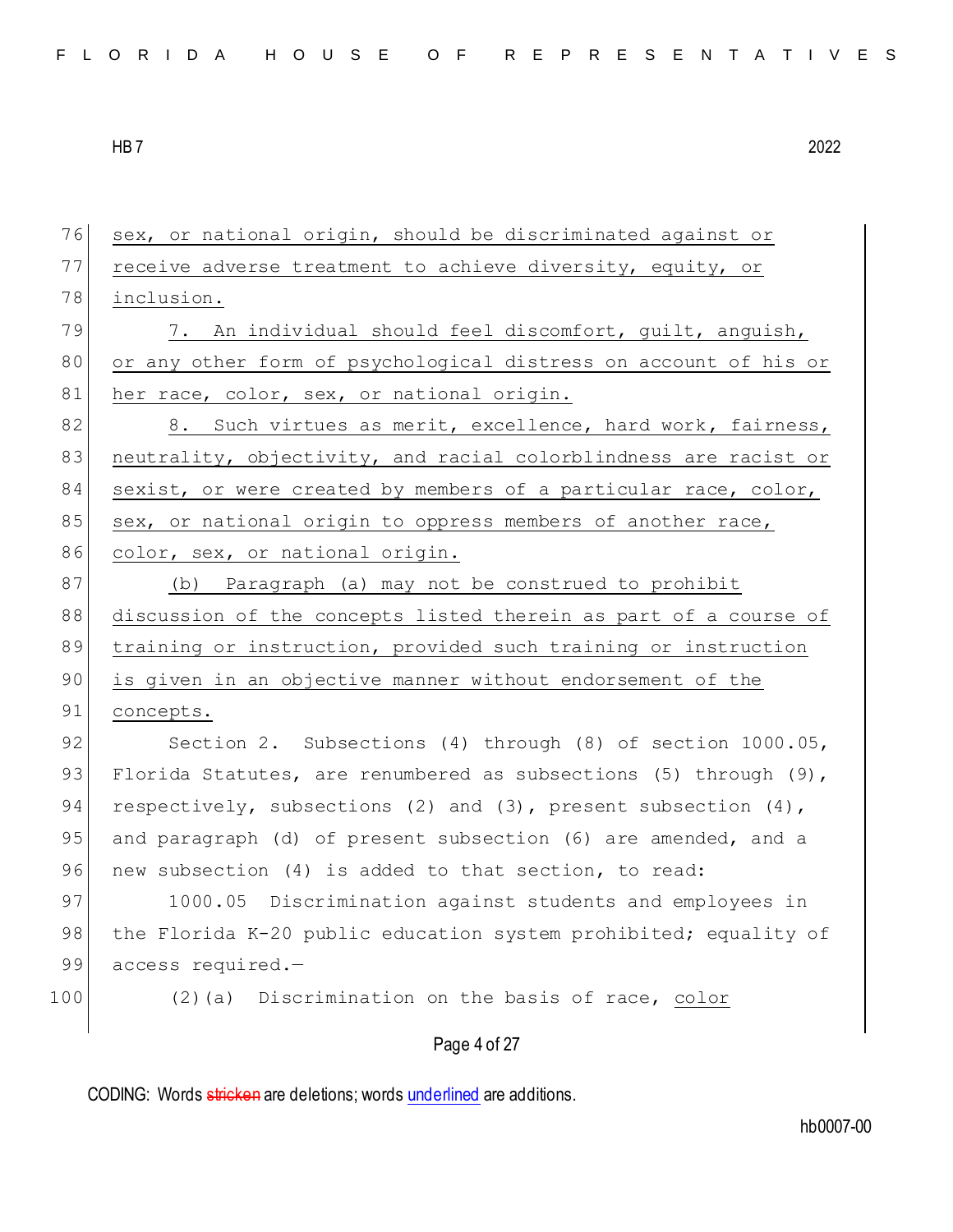101 ethnicity, national origin, sex gender, disability, religion, or 102 marital status against a student or an employee in the state 103 system of public K-20 education is prohibited. No person in this  $104$  state shall, on the basis of race, color ethnicity, national 105 origin, sex gender, disability, religion, or marital status, be 106 excluded from participation in, be denied the benefits of, or be 107 subjected to discrimination under any public K-20 education 108 program or activity, or in any employment conditions or 109 practices, conducted by a public educational institution that 110 receives or benefits from federal or state financial assistance.

111 (b) The criteria for admission to a program or course 112 shall not have the effect of restricting access by persons of a 113 particular race, color ethnicity, national origin, sex gender, 114 disability, religion, or marital status.

115 (c) All public K-20 education classes shall be available 116 to all students without regard to race, color ethnicity, 117 national origin, sex gender, disability, religion, or marital 118 status; however, this is not intended to eliminate the provision 119 of programs designed to meet the needs of students with limited 120 proficiency in English, gifted students, or students with 121 disabilities or programs tailored to students with specialized 122 talents or skills.

123 (d) Students may be separated by sex gender for a single-124 gender program as provided under s. 1002.311, for any portion of 125 a class that deals with human reproduction, or during

## Page 5 of 27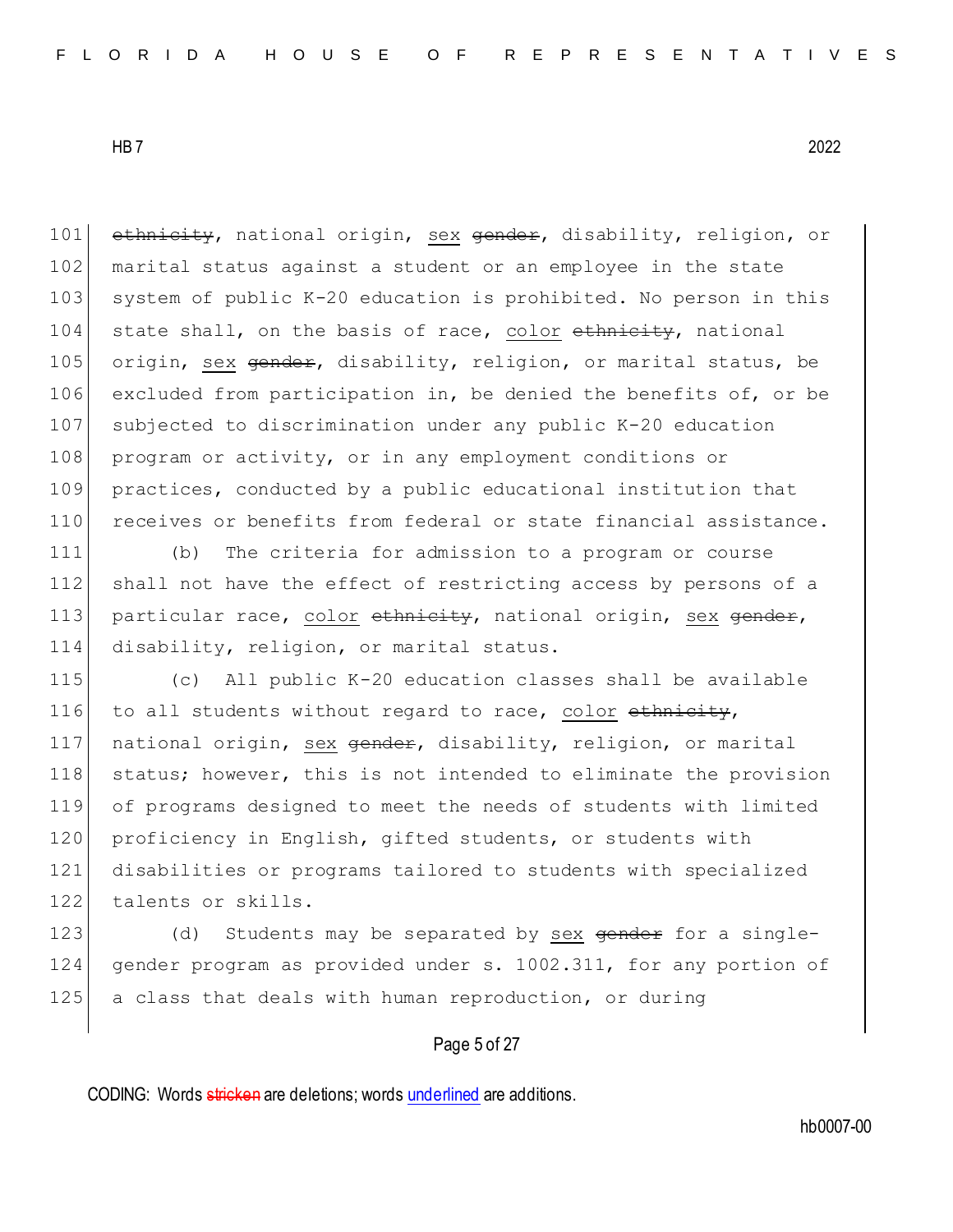126 participation in bodily contact sports. For the purpose of this 127 section, bodily contact sports include wrestling, boxing, rugby, 128 ice hockey, football, basketball, and other sports in which the 129 purpose or major activity involves bodily contact.

130 (e) Guidance services, counseling services, and financial assistance services in the state public K-20 education system shall be available to students equally. Guidance and counseling services, materials, and promotional events shall stress access to academic and career opportunities for students without regard 135 to race, color  $\epsilon$ thnicity, national origin, sex gender, disability, religion, or marital status.

137 (3)(a) No person shall, on the basis of sex  $\theta$  gender, be 138 excluded from participating in, be denied the benefits of, or be 139 treated differently from another person or otherwise be 140 discriminated against in any interscholastic, intercollegiate, 141 club, or intramural athletics offered by a public K-20 142 educational institution; and no public K-20 educational 143 institution shall provide athletics separately on such basis.

144 (b) Notwithstanding the requirements of paragraph (a), a 145 public K-20 educational institution may operate or sponsor 146 separate teams for members of each sex gender if the selection 147 for such teams is based upon competitive skill or the activity 148 involved is a bodily contact sport. However, when a public  $K-20$ 149 educational institution operates or sponsors a team in a 150 particular sport for members of one sex gender but does not

Page 6 of 27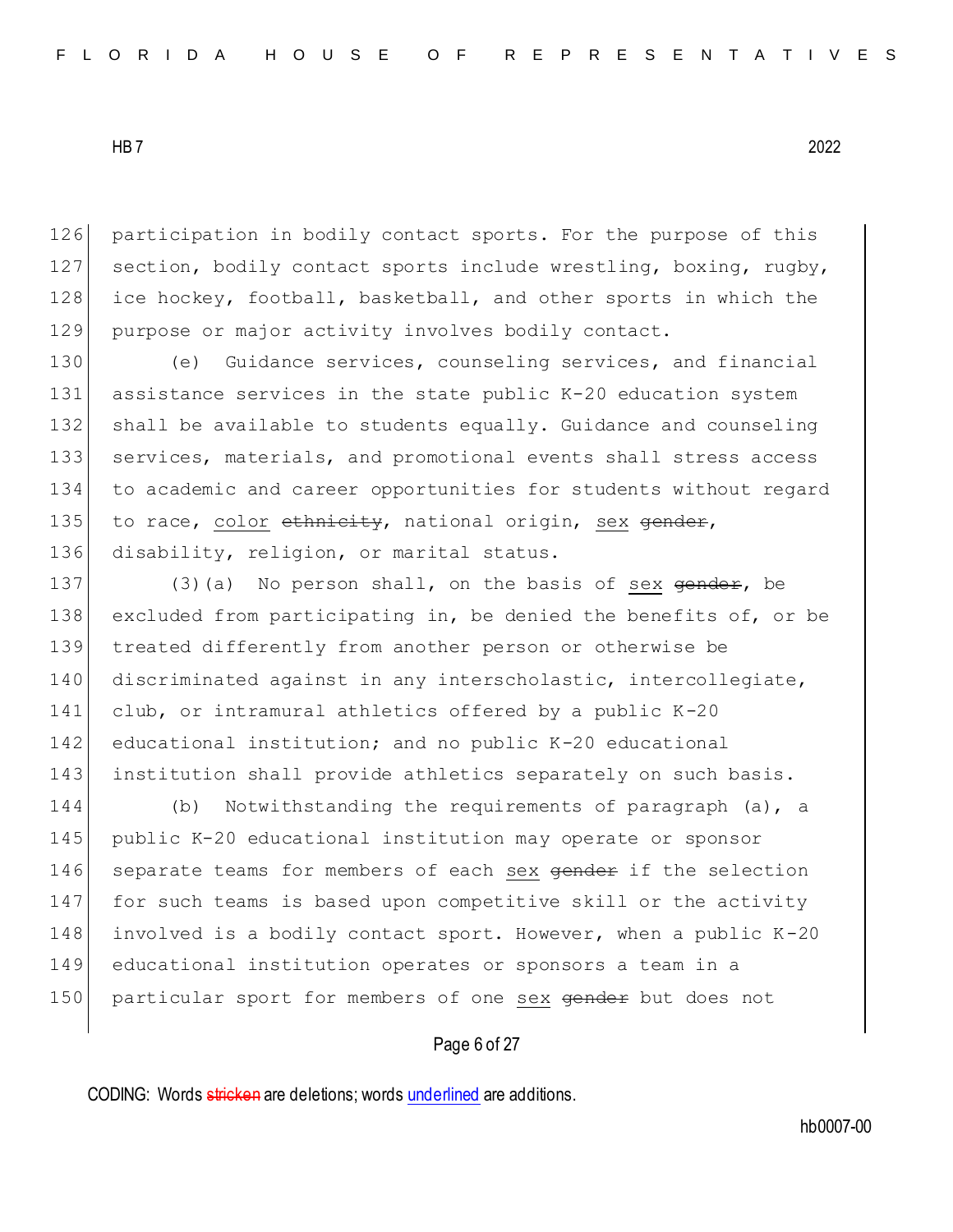151 operate or sponsor such a team for members of the other sex 152 gender, and athletic opportunities for that sex gender have 153 previously been limited, members of the excluded sex gender must 154 be allowed to try out for the team offered.

 (c) This subsection does not prohibit the grouping of students in physical education classes and activities by ability as assessed by objective standards of individual performance 158 developed and applied without regard to sex gender. However, when use of a single standard of measuring skill or progress in a physical education class has an adverse effect on members of 161 one sex  $\theta$  or the educational institution shall use 162 appropriate standards which do not have such effect.

163 (d) A public K-20 educational institution which operates 164 or sponsors interscholastic, intercollegiate, club, or 165 intramural athletics shall provide equal athletic opportunity 166 for members of both sexes genders.

167 1. The Board of Governors shall determine whether equal 168 opportunities are available at state universities.

169 2. The Commissioner of Education shall determine whether 170 equal opportunities are available in school districts and 171 Florida College System institutions. In determining whether 172 equal opportunities are available in school districts and 173 Florida College System institutions, the Commissioner of 174 Education shall consider, among other factors: 175 a. Whether the selection of sports and levels of

### Page 7 of 27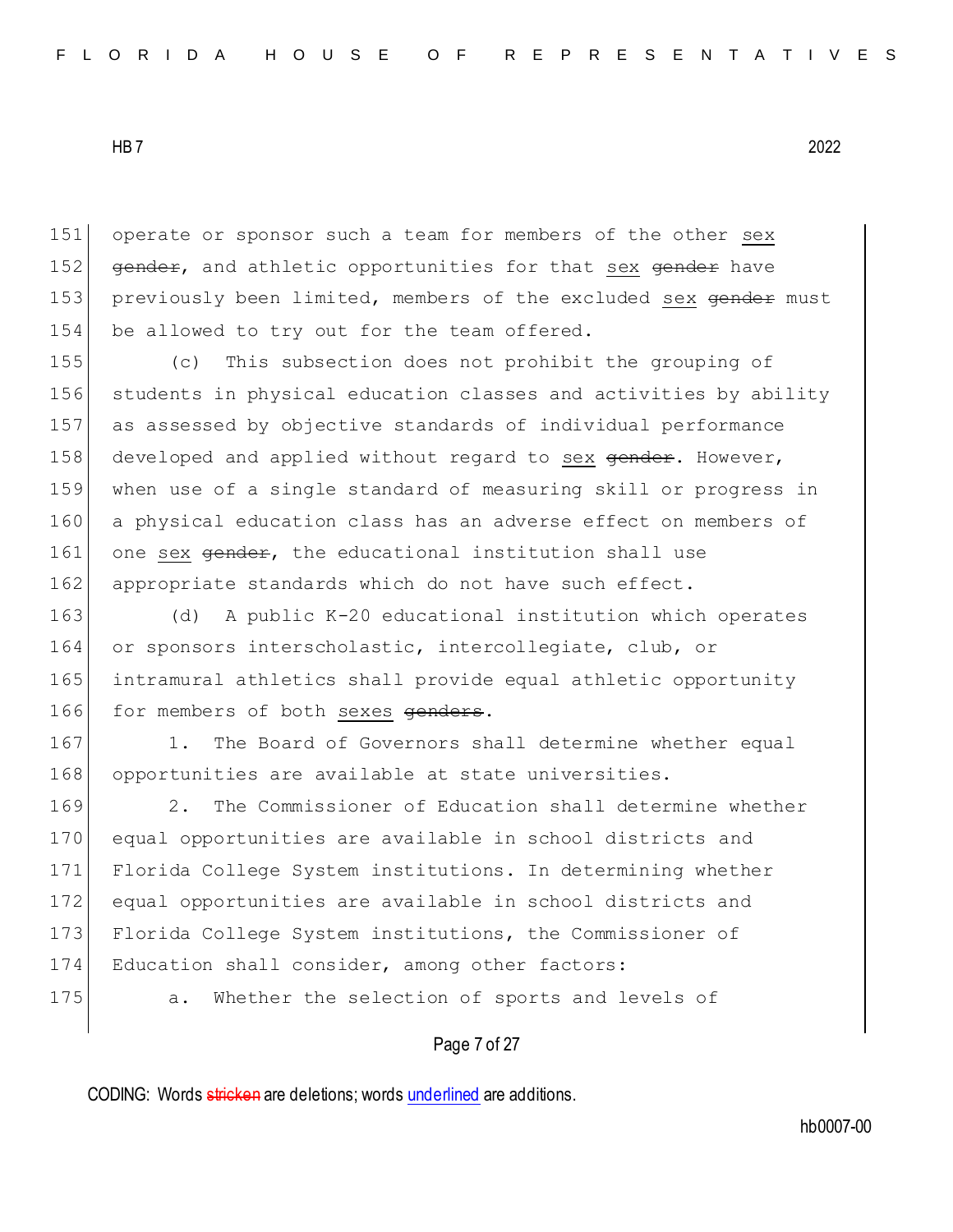| FLORIDA HOUSE OF REPRESENTATIVES |  |  |  |  |  |  |  |  |  |  |  |  |  |  |  |  |  |  |  |  |  |  |  |  |  |  |  |  |  |  |
|----------------------------------|--|--|--|--|--|--|--|--|--|--|--|--|--|--|--|--|--|--|--|--|--|--|--|--|--|--|--|--|--|--|
|----------------------------------|--|--|--|--|--|--|--|--|--|--|--|--|--|--|--|--|--|--|--|--|--|--|--|--|--|--|--|--|--|--|

176 competition effectively accommodate the interests and abilities 177 of members of both sexes genders. 178 b. The provision of equipment and supplies. 179 c. Scheduling of games and practice times. 180 d. Travel and per diem allowances. 181 e. Opportunities to receive coaching and academic 182 tutoring. 183 f. Assignment and compensation of coaches and tutors. 184 g. Provision of locker room, practice, and competitive 185 facilities. 186 h. Provision of medical and training facilities and 187 services. 188 i. Provision of housing and dining facilities and 189 services. 190 j. Publicity. 191 192 Unequal aggregate expenditures for members of each sex gender or 193 unequal expenditures for male and female teams if a public 194 school or Florida College System institution operates or 195 sponsors separate teams do not constitute nonimplementation of 196 this subsection, but the Commissioner of Education shall 197 consider the failure to provide necessary funds for teams for 198 one sex gender in assessing equality of opportunity for members 199 of each sex gender. 200 (e) A public school or Florida College System institution

Page 8 of 27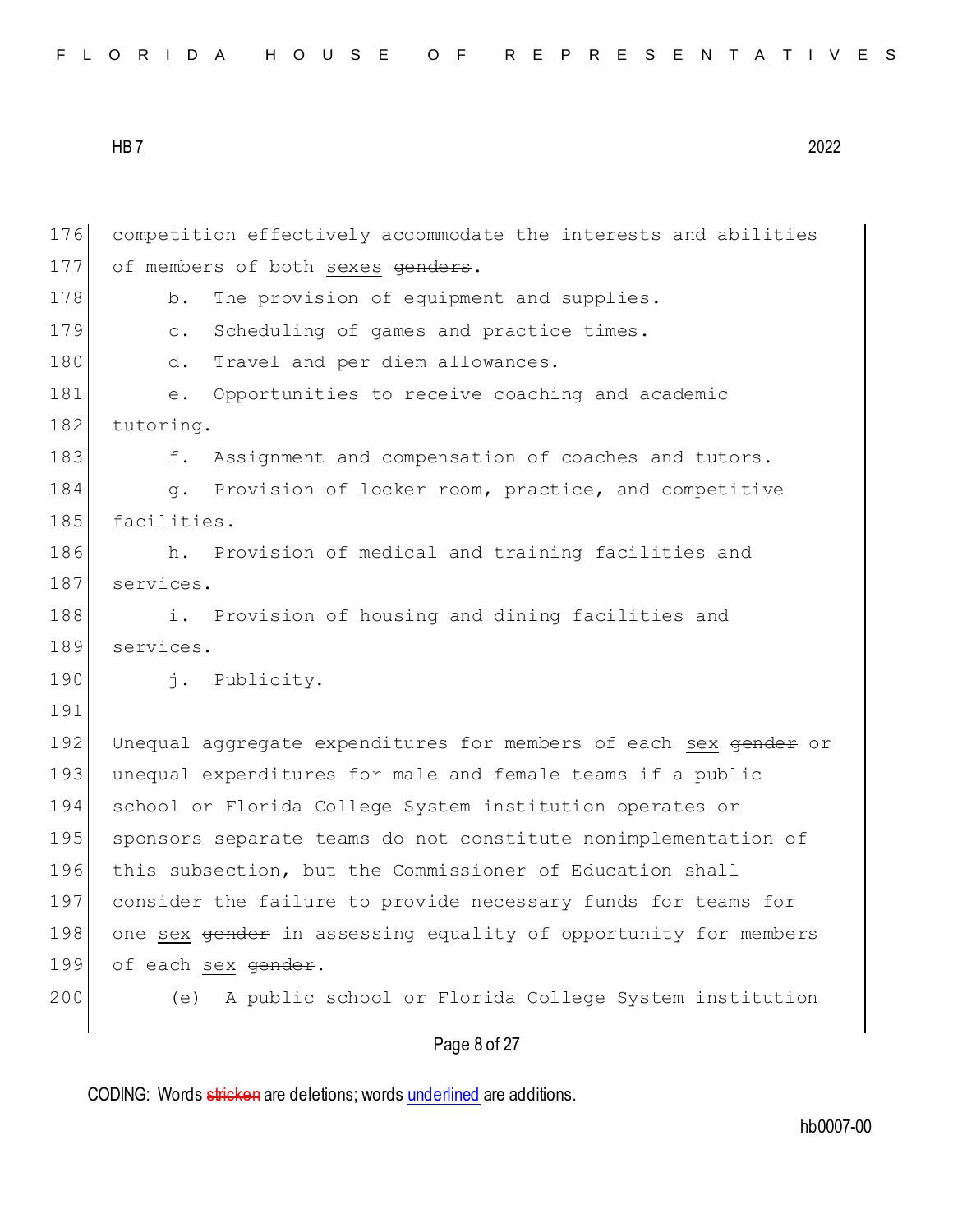| FLORIDA HOUSE OF REPRESENTATIVES |  |  |
|----------------------------------|--|--|
|----------------------------------|--|--|

201 may provide separate toilet, locker room, and shower facilities  $202$  on the basis of gender, but such facilities shall be comparable 203 to such facilities provided for students of the other sex  $204$  gender.  $205$  (4)(a) It shall constitute discrimination on the basis of 206 race, color, national origin, or sex under this section to 207 subject any student or employee to training or instruction that 208 espouses, promotes, advances, inculcates, or compels such 209 student or employee to believe any of the following concepts: 210 1. Members of one race, color, national origin, or sex are 211 morally superior to members of another race, color, national 212 origin, or sex. 213 2. A person, by virtue of his or her race, color, national 214 origin, or sex is inherently racist, sexist, or oppressive, 215 whether consciously or unconsciously. 216 3. A person's moral character or status as either 217 privileged or oppressed is necessarily determined by his or her 218 race, color, national origin, or sex. 219 4. Members of one race, color, national origin, or sex 220 cannot and should not attempt to treat others without respect to 221 race, color, national origin, or sex. 222 5. A person, by virtue of his or her race, color, national 223 origin, or sex bears responsibility for, or should be 224 discriminated against or receive adverse treatment because of, 225 actions committed in the past by other members of the same race,

Page 9 of 27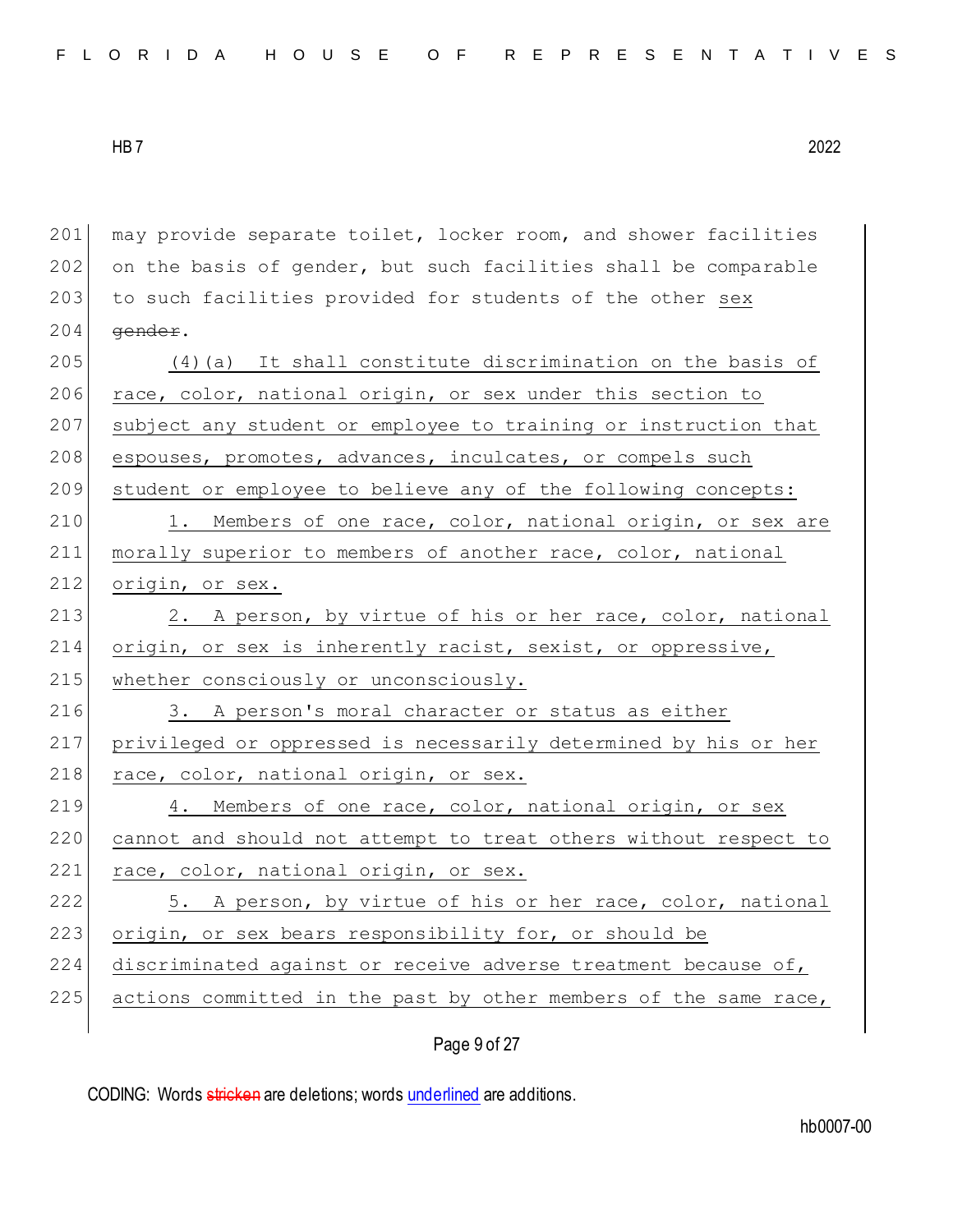226 color, national origin, or sex. 227 6. A person, by virtue of his or her race, color, national 228 origin, or sex should be discriminated against or receive 229 adverse treatment to achieve diversity, equity, or inclusion. 230 7. A person should feel discomfort, quilt, anguish, or any 231 other form of psychological distress on account of his or her 232 race, color, national origin, or sex. 233 8. Such virtues as merit, excellence, hard work, fairness, 234 neutrality, objectivity, and racial colorblindness are racist or 235 sexist, or were created by members of a particular race, color, 236 national origin, or sex to oppress members of another race, 237 color, national origin, or sex. 238 (b) Paragraph (a) may not be construed to prohibit 239 discussion of the concepts listed therein as part of a larger 240 course of training or instruction, provided such training or 241 instruction is given in an objective manner without endorsement 242 of the concepts. 243  $(5)$   $(4)$  Public schools and Florida College System 244 institutions shall develop and implement methods and strategies 245 to increase the participation of students of a particular race, 246 color ethnicity, national origin, sex gender, disability, or 247 marital status in programs and courses in which students of that 248 particular race, color  $\epsilon$ thnicity, national origin, sex gender, 249 disability, or marital status have been traditionally 250 underrepresented, including, but not limited to, mathematics,

Page 10 of 27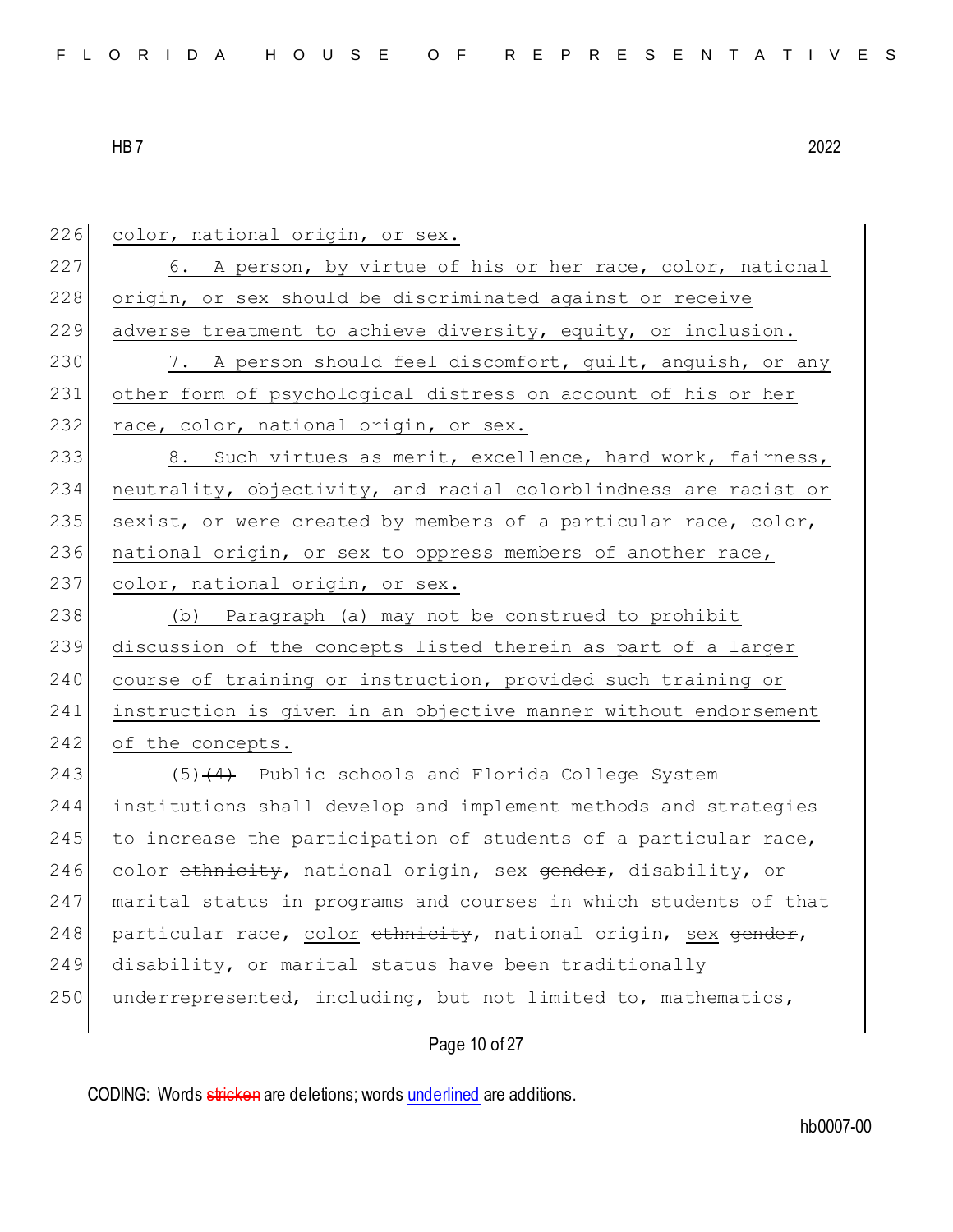251 science, computer technology, electronics, communications  $252$  technology, engineering, and career education.

253  $(7)$   $(6)$  The functions of the Office of Equal Educational 254 Opportunity of the Department of Education shall include, but 255 are not limited to:

256 (d) Conducting studies of the effectiveness of methods and 257 strategies designed to increase the participation of students in 258 programs and courses in which students of a particular race, 259 color ethnicity, national origin, sex gender, disability, or 260 marital status have been traditionally underrepresented and 261 monitoring the success of students in such programs or courses, 262 including performing followup monitoring.

263 Section 3. Subsection (3) of section 1003.42, Florida Statutes, is renumbered as subsection (4), paragraph (b) of subsection (1) and subsection (2) are amended, and a new subsection (3) is added to that section, to read:

267 1003.42 Required instruction.-

268 (1)

269 (b) All instructional materials, as defined in s. 270  $1006.29(2)$ , used to teach reproductive health or any disease, 271 including HIV/AIDS, its symptoms, development, and treatment, as 272 part of the courses referenced in subsection  $(4)$   $(3)$ , must be 273 annually approved by a district school board in an open, noticed 274 public meeting.

275 (2) Members of the instructional staff of the public

#### Page 11 of 27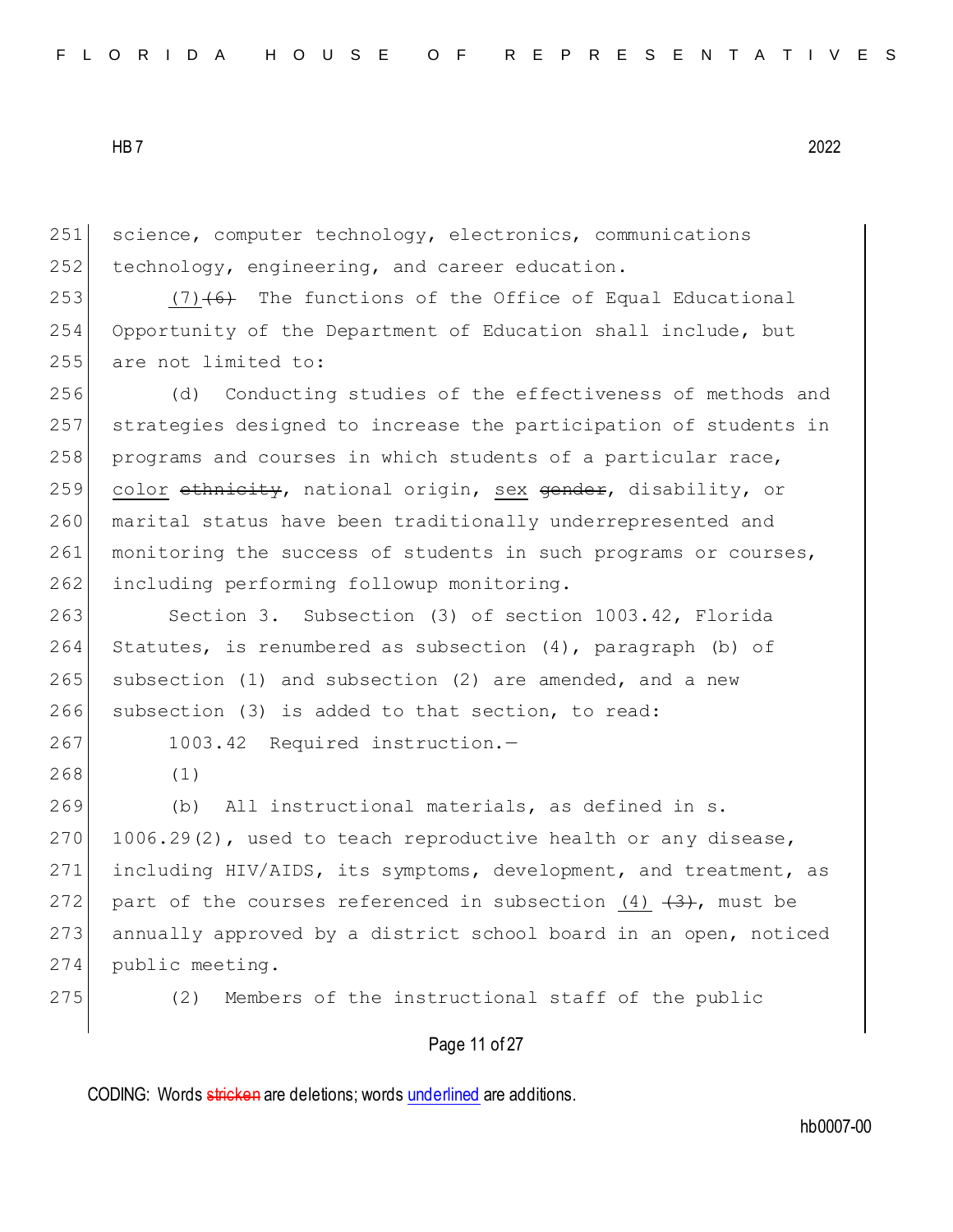276 schools, subject to the rules of the State Board of Education 277 and the district school board, shall teach efficiently and 278 faithfully, using the books and materials required that meet the 279 highest standards for professionalism and historical accuracy, 280 following the prescribed courses of study, and employing 281 approved methods of instruction, the following:

 (a) The history and content of the Declaration of 283 Independence, including national sovereignty, natural law, self- evident truth, equality of all persons, limited government, popular sovereignty, and inalienable rights of life, liberty, and property, and how they form the philosophical foundation of 287 our government.

288 (b) The history, meaning, significance, and effect of the 289 provisions of the Constitution of the United States and 290 amendments thereto, with emphasis on each of the 10 amendments 291 that make up the Bill of Rights and how the constitution 292 provides the structure of our government.

293 (c) The arguments in support of adopting our republican 294 form of government, as they are embodied in the most important 295 of the Federalist Papers.

296 (d) Flag education, including proper flag display and flag 297 salute.

298 (e) The elements of civil government, including the 299 primary functions of and interrelationships between the Federal 300 Government, the state, and its counties, municipalities, school

## Page 12 of 27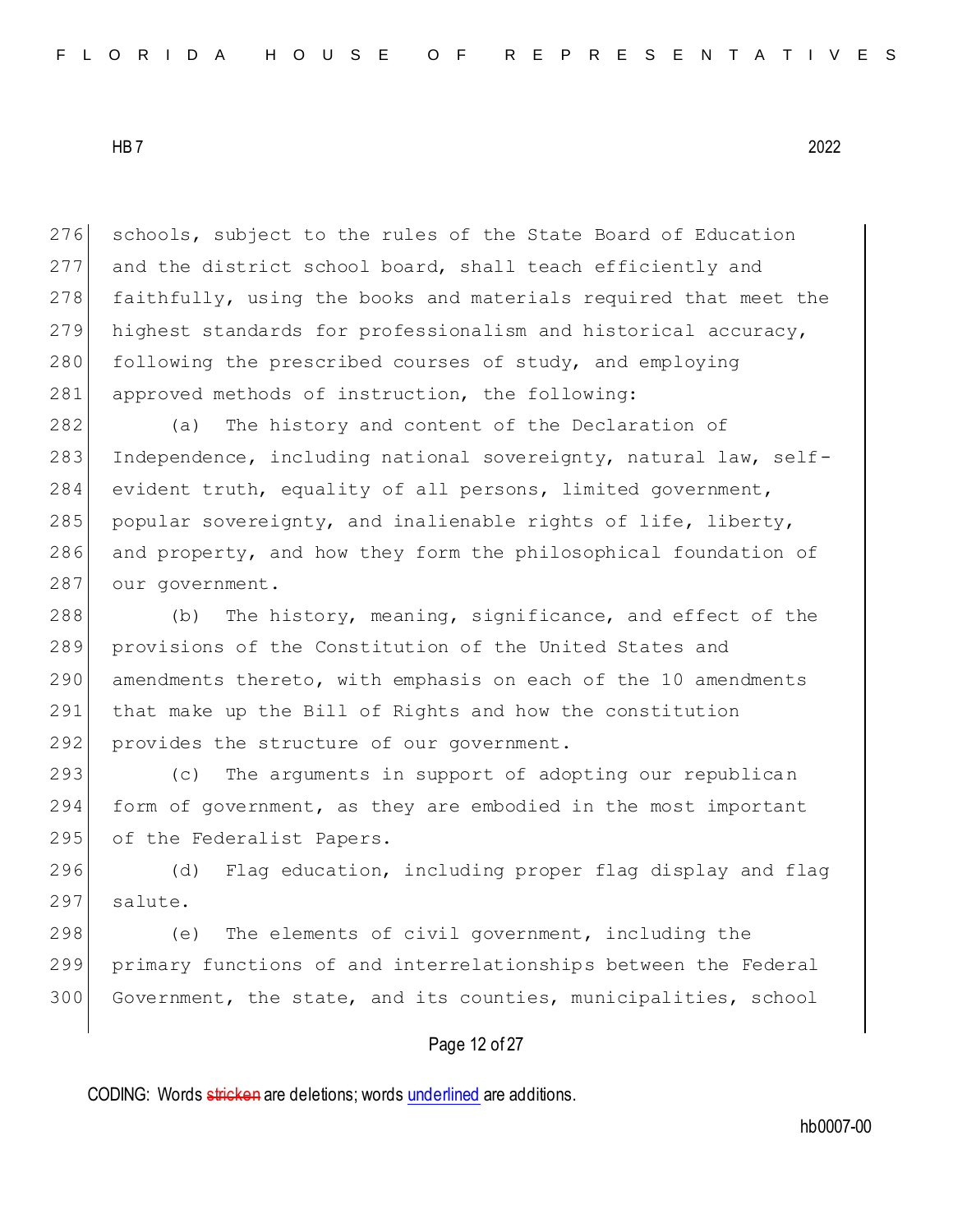301 districts, and special districts.

 (f) The history of the United States, including the period 303 of discovery, early colonies, the War for Independence, the Civil War, the expansion of the United States to its present 305 boundaries, the world wars, and the civil rights movement to the present. American history shall be viewed as factual, not as constructed, shall be viewed as knowable, teachable, and testable, and shall be defined as the creation of a new nation based largely on the universal principles stated in the 310 Declaration of Independence.

 (q)1. The history of the Holocaust (1933-1945), the systematic, planned annihilation of European Jews and other groups by Nazi Germany, a watershed event in the history of humanity, to be taught in a manner that leads to an investigation of human behavior, an understanding of the 316 ramifications of prejudice, racism, and stereotyping, and an examination of what it means to be a responsible and respectful person, for the purposes of encouraging tolerance of diversity in a pluralistic society and for nurturing and protecting 320 democratic values and institutions, including the policy, definition, and historical and current examples of anti-322 Semitism, as described in s.  $1000.05(8)$  s.  $1000.05(7)$ , and the prevention of anti-Semitism. Each school district must annually certify and provide evidence to the department, in a manner prescribed by the department, that the requirements of this

## Page 13 of 27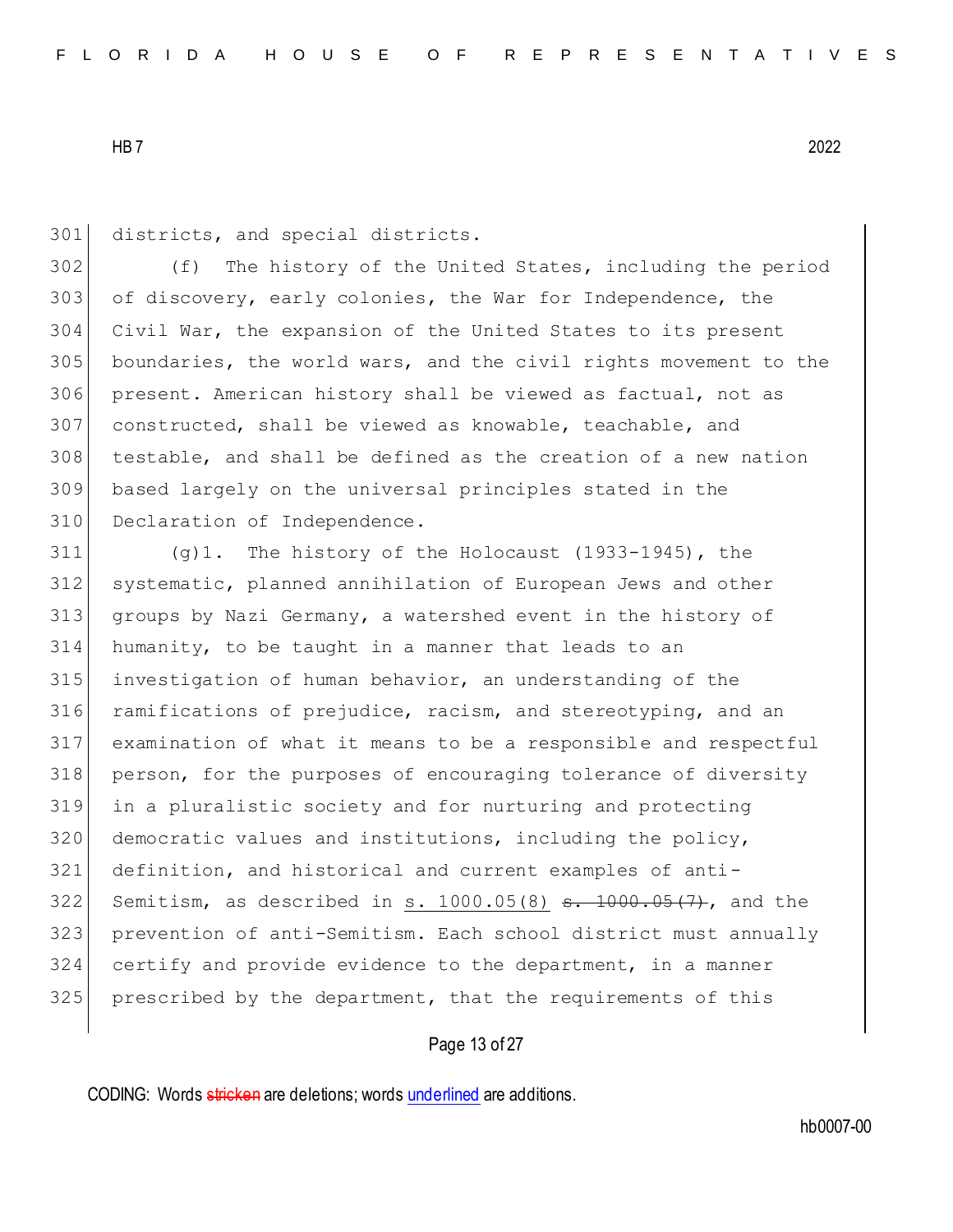paragraph are met. The department shall prepare and offer standards and curriculum for the instruction required by this paragraph and may seek input from the Commissioner of Education's Task Force on Holocaust Education or from any state or nationally recognized Holocaust educational organizations. 331 The department may contract with any state or nationally recognized Holocaust educational organizations to develop training for instructional personnel and grade-appropriate classroom resources to support the developed curriculum.

 2. The second week in November shall be designated as "Holocaust Education Week" in this state in recognition that November is the anniversary of Kristallnacht, widely recognized as a precipitating event that led to the Holocaust.

 (h) The history of African Americans, including the history of African peoples before the political conflicts that 341 led to the development of slavery, the passage to America, the enslavement experience, abolition, and the contributions of African Americans to society. Instructional materials shall include the contributions of African Americans to American society.

(i) The elementary principles of agriculture.

 (j) The true effects of all alcoholic and intoxicating liquors and beverages and narcotics upon the human body and mind.

(k) Kindness to animals.

### Page 14 of 27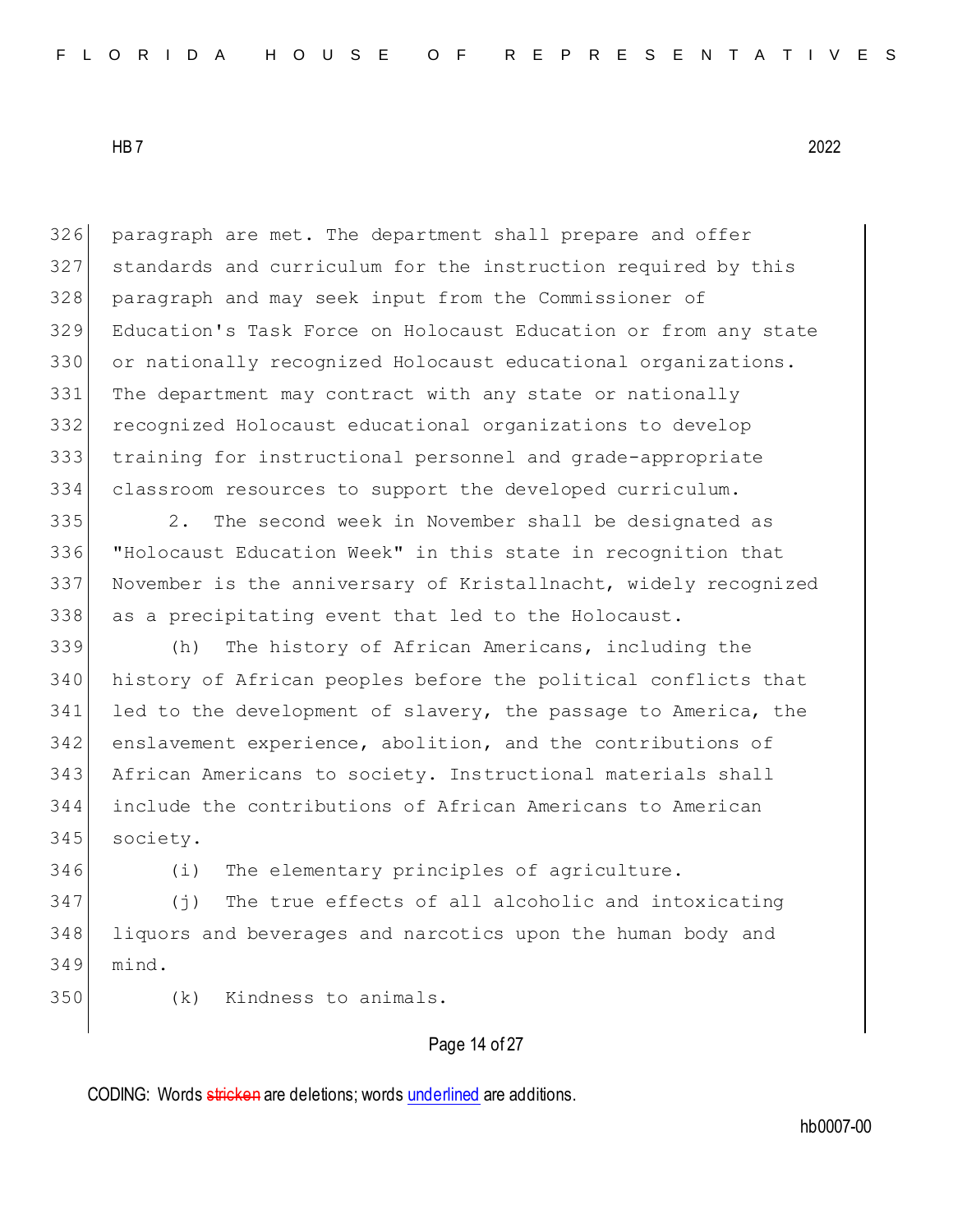| FLORIDA HOUSE OF REPRESENTATIVES |  |  |  |  |  |  |  |  |  |  |  |  |  |  |  |  |  |  |  |  |  |  |  |  |  |  |  |  |  |  |
|----------------------------------|--|--|--|--|--|--|--|--|--|--|--|--|--|--|--|--|--|--|--|--|--|--|--|--|--|--|--|--|--|--|
|----------------------------------|--|--|--|--|--|--|--|--|--|--|--|--|--|--|--|--|--|--|--|--|--|--|--|--|--|--|--|--|--|--|

351 (1) The history of the state. 352 (m) The conservation of natural resources.  $353$  (n)<del>1.</del> Comprehensive age-appropriate and developmentally 354 appropriate K-12 instruction on: health education that addresses 355 1. Health education that addresses concepts of community 356 health, consumer health, environmental health, and family life, 357 including: 358 a. Mental and emotional health.  $359$  a.b. Injury prevention and safety. 360 b.<del>c.</del> Internet safety. 361 c.<del>d.</del> Nutrition. 362 d.<del>e.</del> Personal health. 363 e.f. Prevention and control of disease. 364 f.g. Substance use and abuse. 365 g.<del>h.</del> Prevention of child sexual abuse, exploitation, and 366 human trafficking. 367 2. The health education curriculum For students in grades 368 7 through 12, shall include a teen dating violence and abuse. 369 This component must include that includes, but is not be limited  $370$  to, the definition of dating violence and abuse, the warning 371 signs of dating violence and abusive behavior, the 372 characteristics of healthy relationships, measures to prevent 373 and stop dating violence and abuse, and community resources 374 available to victims of dating violence and abuse. 375 3. The health education curriculum For students in grades

Page 15 of 27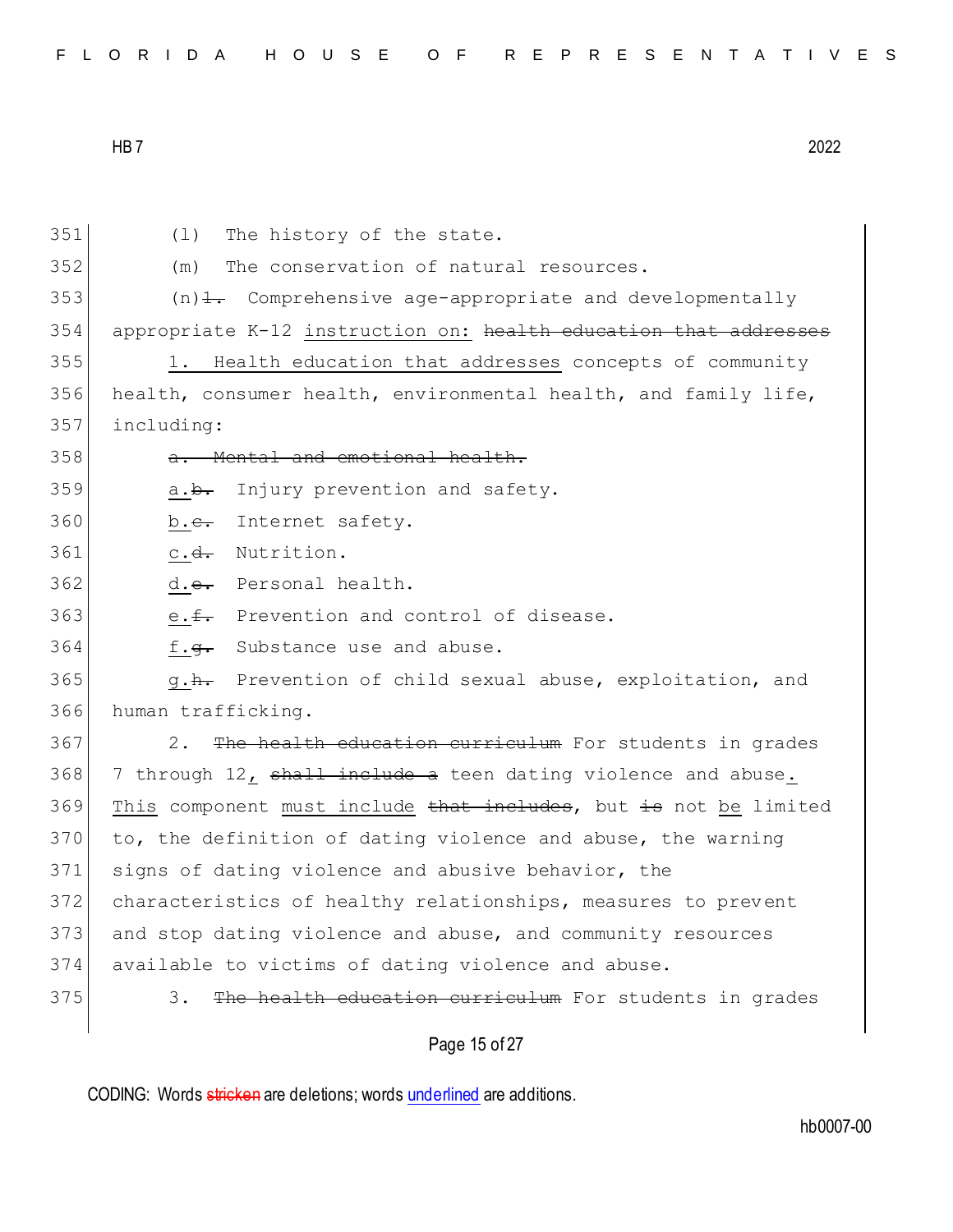| 376 | 6 through 12, shall include an awareness of the benefits of     |
|-----|-----------------------------------------------------------------|
| 377 | sexual abstinence as the expected standard and the consequences |
| 378 | of teenage pregnancy.                                           |
| 379 | Life skills that build confidence, support mental and<br>4.     |
| 380 | emotional health, and enable students to overcome challenges,   |
| 381 | including:                                                      |
| 382 | Self-awareness and self-management.<br>a.                       |
| 383 | b. Responsible decisionmaking.                                  |
| 384 | c. Resiliency.                                                  |
| 385 | Relationship skills and conflict resolution.<br>d.              |
| 386 | Understanding and respecting other viewpoints and<br>е.         |
| 387 | backgrounds.                                                    |
| 388 | For grades 9 through 12, developing leadership skills,<br>f.    |
| 389 | interpersonal skills, organization skills, and research skills; |
| 390 | creating a resume, including a digital resume; exploring career |
| 391 | pathways; using state career planning resources; developing and |
| 392 | practicing the skills necessary for employment interviews;      |
| 393 | workplace ethics and workplace law; managing stress and         |
| 394 | expectations; and self-motivation.                              |
| 395 |                                                                 |
| 396 | Health education and life skills instruction and materials may  |
| 397 | not contradict the principles enumerated in subsection (3).     |
| 398 | Such additional materials, subjects, courses, or<br>(0)         |
| 399 | fields in such grades as are prescribed by law or by rules of   |
| 400 | the State Board of Education and the district school board in   |
|     | Page 16 of 27                                                   |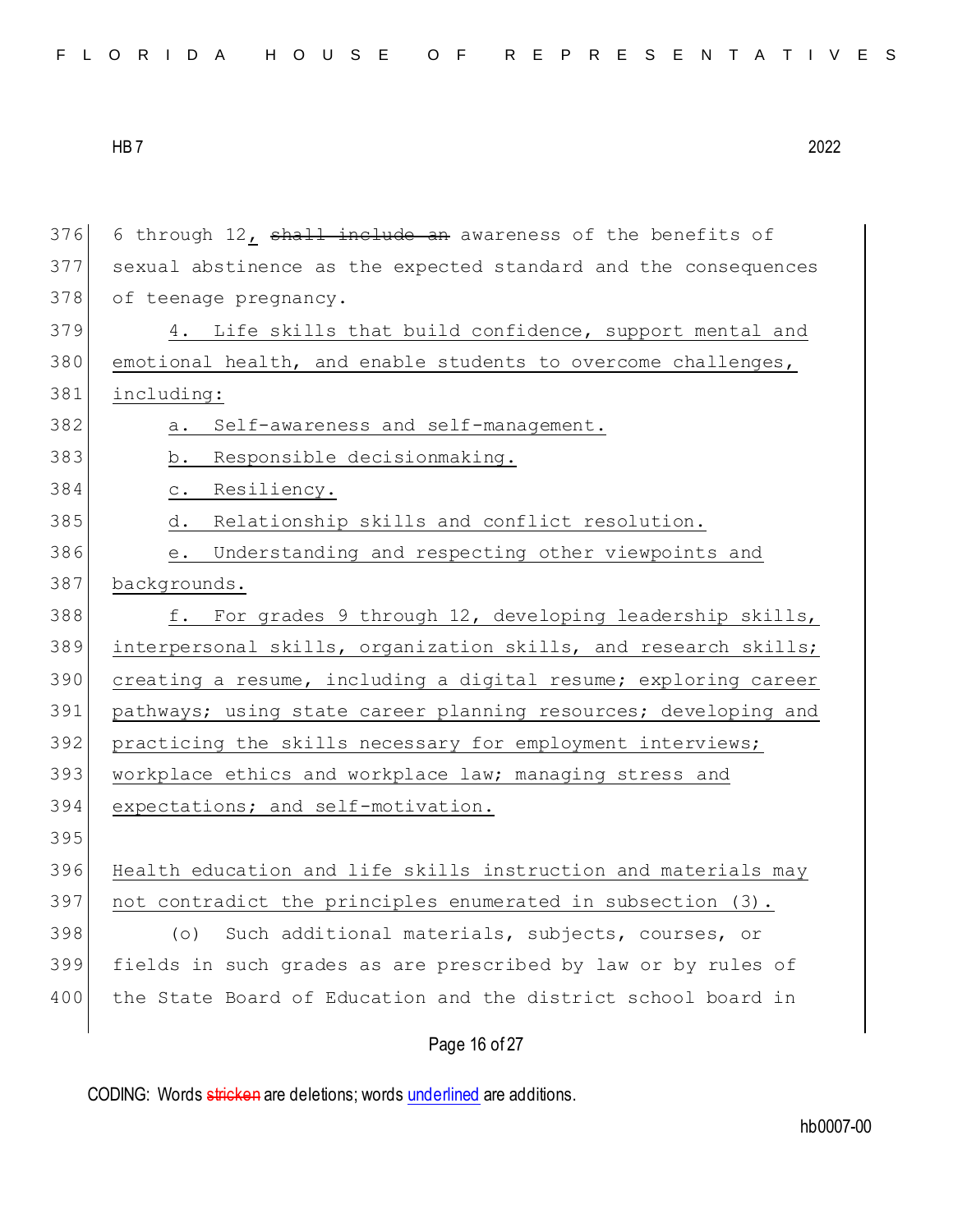| FLORIDA HOUSE OF REPRESENTATIVES |  |  |  |  |  |  |  |  |  |  |  |  |  |  |  |  |  |  |  |  |  |  |  |  |  |  |  |  |  |  |  |  |
|----------------------------------|--|--|--|--|--|--|--|--|--|--|--|--|--|--|--|--|--|--|--|--|--|--|--|--|--|--|--|--|--|--|--|--|
|----------------------------------|--|--|--|--|--|--|--|--|--|--|--|--|--|--|--|--|--|--|--|--|--|--|--|--|--|--|--|--|--|--|--|--|

401 fulfilling the requirements of law.

402 (p) The study of Hispanic contributions to the United 403 States.

404 (q) The study of women's contributions to the United 405 States.

406 (r) The nature and importance of free enterprise to the 407 United States economy.

408 (s) Civic and character education on A character 409 development program in the elementary schools, similar to 410 Character First or Character Counts, which is secular in nature. 411 Beginning in school year 2004-2005, the character development 412 program shall be required in kindergarten through grade 12. Each 413 district school board shall develop or adopt a curriculum for 414 the character development program that shall be submitted to the 415 department for approval.

416 1. The character development curriculum shall stress the 417 qualities and responsibilities of patriotism and 418 responsibility; citizenship, including,; kindness; respect for 419 authority, life, liberty, and personal property; honesty; 420 charity; self-control; racial, ethnic, and religious tolerance; 421 and cooperation and,  $\frac{1}{1}$ 

422 2. The character development curriculum for grades 9 423 through 12 shall, at a minimum, include instruction on 424 developing leadership skills, interpersonal skills, organization 425 skills, and research skills; creating a resume, including a

Page 17 of 27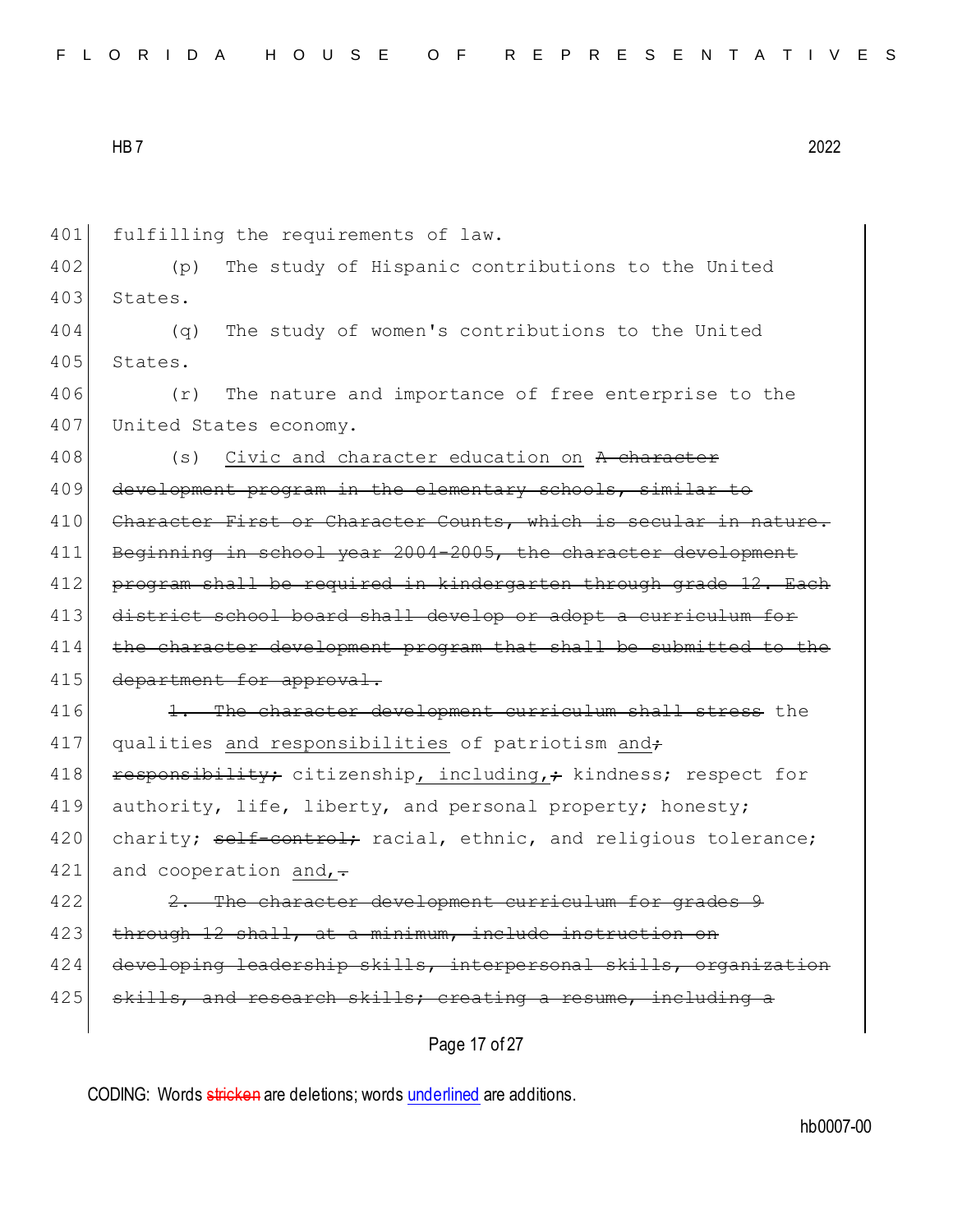426 digital resume; exploring career pathways; using state career 427 planning resources; developing and practicing the skills 428 | necessary for employment interviews; conflict resolution, 429 workplace ethics, and workplace law; managing stress and 430 expectations; and developing skills that enable students to 431 become more resilient and self-motivated. 432 3. The character development curriculum for grades 11 and 433 12, shall include instruction on voting using the uniform 434 primary and general election ballot described in s. 101.151(9). 435 (t) In order to encourage patriotism, the sacrifices that 436 veterans and Medal of Honor recipients have made in serving our 437 country and protecting democratic values worldwide. Such 438 instruction must occur on or before Medal of Honor Day, 439 Veterans' Day, and Memorial Day. Members of the instructional 440 staff are encouraged to use the assistance of local veterans and 441 Medal of Honor recipients when practicable. 442 443 The State Board of Education is encouraged to adopt standards 444 and pursue assessment of the requirements of this subsection. 445 Instructional programming A character development program that 446 incorporates the values of the recipients of the Congressional 447 Medal of Honor and that is offered as part of a social studies, 448 English Language Arts, or other schoolwide character building 449 and veteran awareness initiative meets the requirements of 450| paragraph (t) <del>paragraphs (s) and (t)</del>.

Page 18 of 27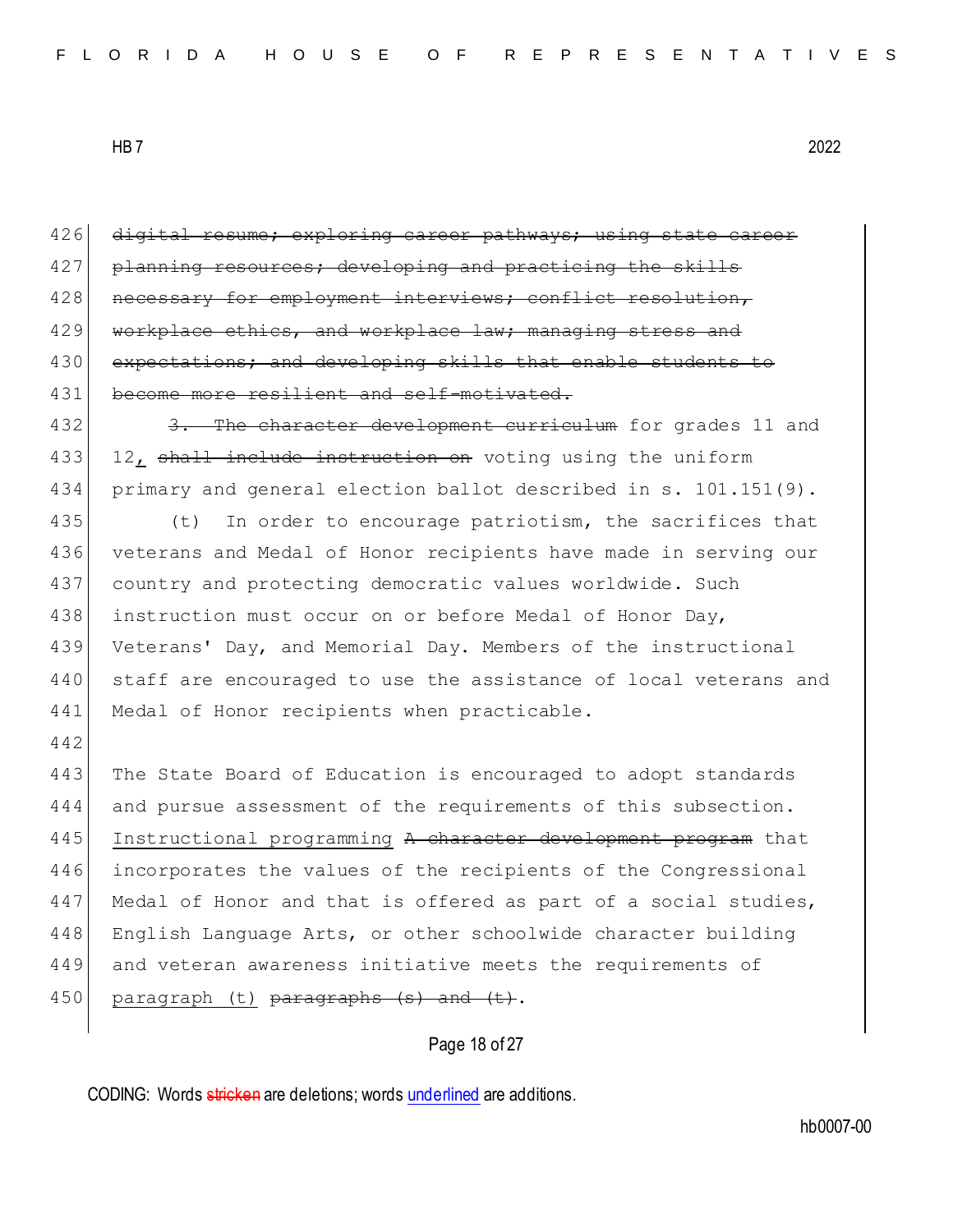| 451 | The Legislature acknowledges the fundamental truth<br>(3)        |
|-----|------------------------------------------------------------------|
| 452 | that all persons are equal before the law and have inalienable   |
| 453 | rights. Accordingly, instruction and supporting materials on the |
| 454 | topics enumerated in this section must be consistent with the    |
| 455 | following principles of individual freedom:                      |
| 456 | (a) No person is inherently racist, sexist, or oppressive,       |
| 457 | whether consciously or unconsciously, solely by virtue of his or |
| 458 | her race or sex.                                                 |
| 459 | No race is inherently superior to another race.<br>(b)           |
| 460 | (c) No person should be discriminated against or receive         |
| 461 | adverse treatment solely or partly on the basis of race, color,  |
| 462 | national origin, religion, disability, or sex.                   |
| 463 | Meritocracy or traits such as a hard work ethic are<br>(d)       |
| 464 | not racist but fundamental to the right to pursue happiness and  |
| 465 | be rewarded for industry.                                        |
| 466 | (e) A person, by virtue of his or her race or sex, does          |
| 467 | not bear responsibility for actions committed in the past by     |
| 468 | other members of the same race or sex.                           |
| 469 | (f) A person should not be made to feel discomfort, guilt,       |
| 470 | anguish, or any other form of psychological distress on account  |
| 471 | of his or her race.                                              |
| 472 |                                                                  |
| 473 | Instructional personnel may facilitate discussions and use       |
| 474 | curricula to address, in an age-appropriate manner, how the      |
| 475 | freedoms of persons have been infringed by sexism, slavery,      |
|     |                                                                  |

Page 19 of 27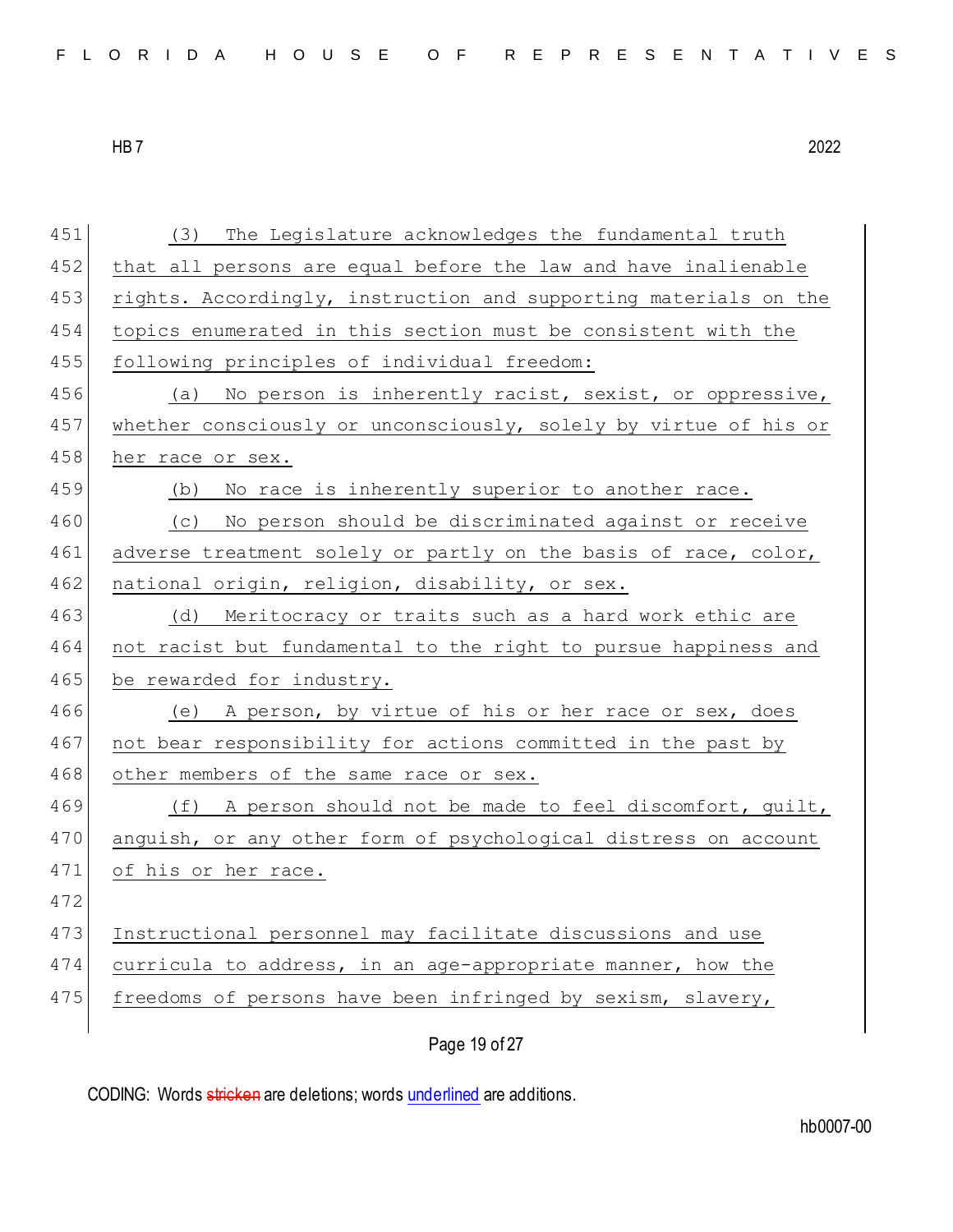476 racial oppression, racial segregation, and racial

477 discrimination, including topics relating to the enactment and

478 enforcement of laws resulting in sexism, racial oppression,

479 racial segregation, and racial discrimination. However,

HB 7 2022

480 classroom instruction and curriculum may not be used to 481 indoctrinate or persuade students to a particular point of view 482 inconsistent with the principles of this subsection or state 483 academic standards. 484 Section 4. Paragraph (d) of subsection (2) of section 485 1006.31, Florida Statutes, is amended to read: 486 1006.31 Duties of the Department of Education and school 487 district instructional materials reviewer.—The duties of the 488 instructional materials reviewer are: 489 (2) EVALUATION OF INSTRUCTIONAL MATERIALS.—To use the

490 selection criteria listed in s. 1006.34(2)(b) and recommend for 491 adoption only those instructional materials aligned with the 492 Next Generation Sunshine State Standards provided for in s. 493 1003.41. Instructional materials recommended by each reviewer 494 shall be, to the satisfaction of each reviewer, accurate, 495 objective, balanced, noninflammatory, current, free of 496 pornography and material prohibited under s. 847.012, and suited 497 to student needs and their ability to comprehend the material 498 presented. Reviewers shall consider for recommendation materials 499 developed for academically talented students, such as students 500 enrolled in advanced placement courses. When recommending

### Page 20 of 27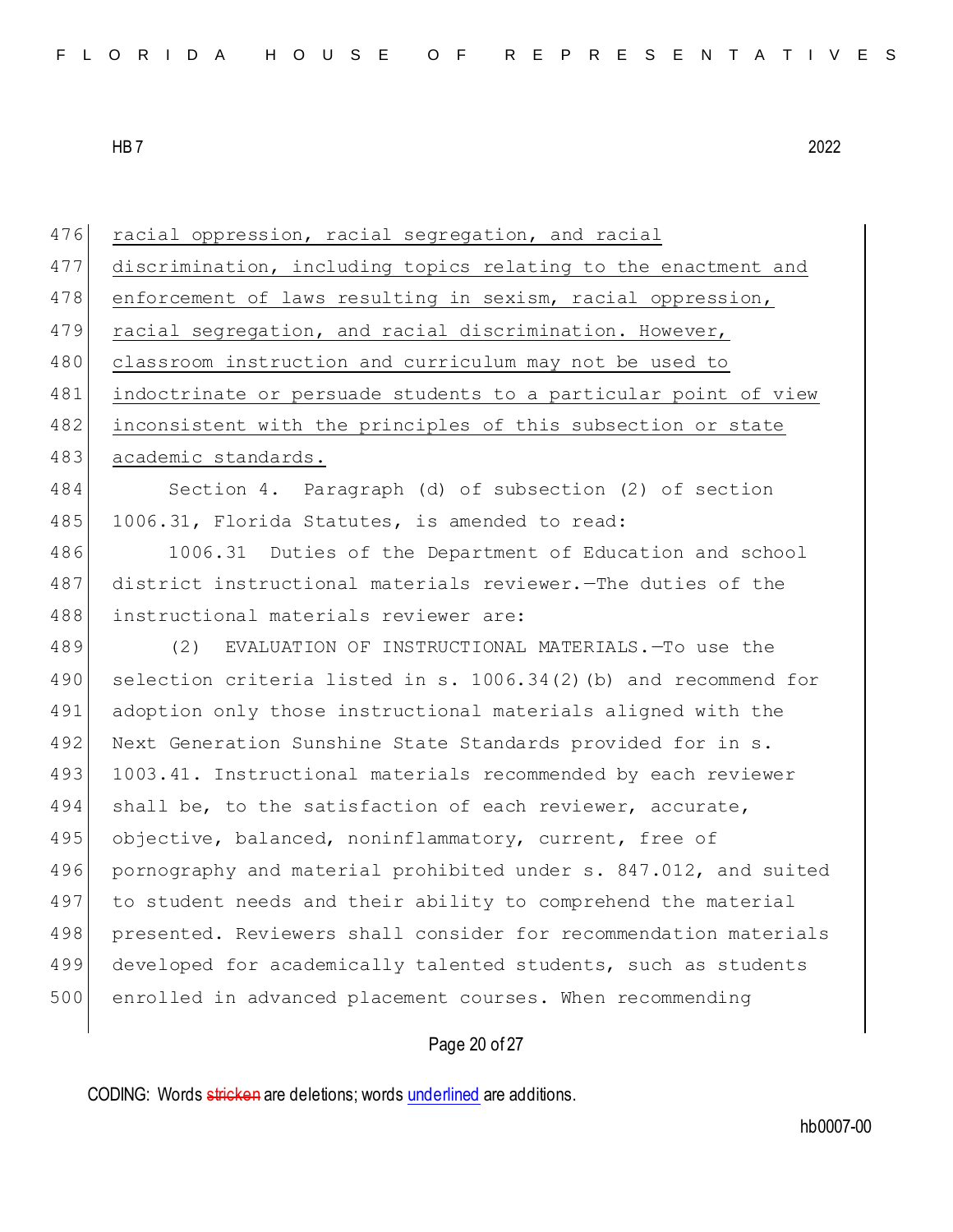instructional materials, each reviewer shall: (d) Require, when appropriate to the comprehension of 503 students, that materials for social science, history, or civics classes contain the Declaration of Independence and the Constitution of the United States. A reviewer may not recommend any instructional materials that contain any matter reflecting 507 unfairly upon persons because of their race, color, creed, 508 national origin, ancestry, gender, religion, disability, 509 socioeconomic status, or occupation or otherwise contradict the 510 principles enumerated under s. 1003.42(3). Section 5. Paragraph (b) of subsection (4) of section 512 1012.98, Florida Statutes, is amended to read: 1012.98 School Community Professional Development Act.— (4) The Department of Education, school districts, schools, Florida College System institutions, and state universities share the responsibilities described in this section. These responsibilities include the following: (b) Each school district shall develop a professional development system as specified in subsection (3). The system 520 shall be developed in consultation with teachers, teacher- educators of Florida College System institutions and state universities, business and community representatives, and local 523 education foundations, consortia, and professional organizations. The professional development system must: 1. Be reviewed and approved by the department for

Page 21 of 27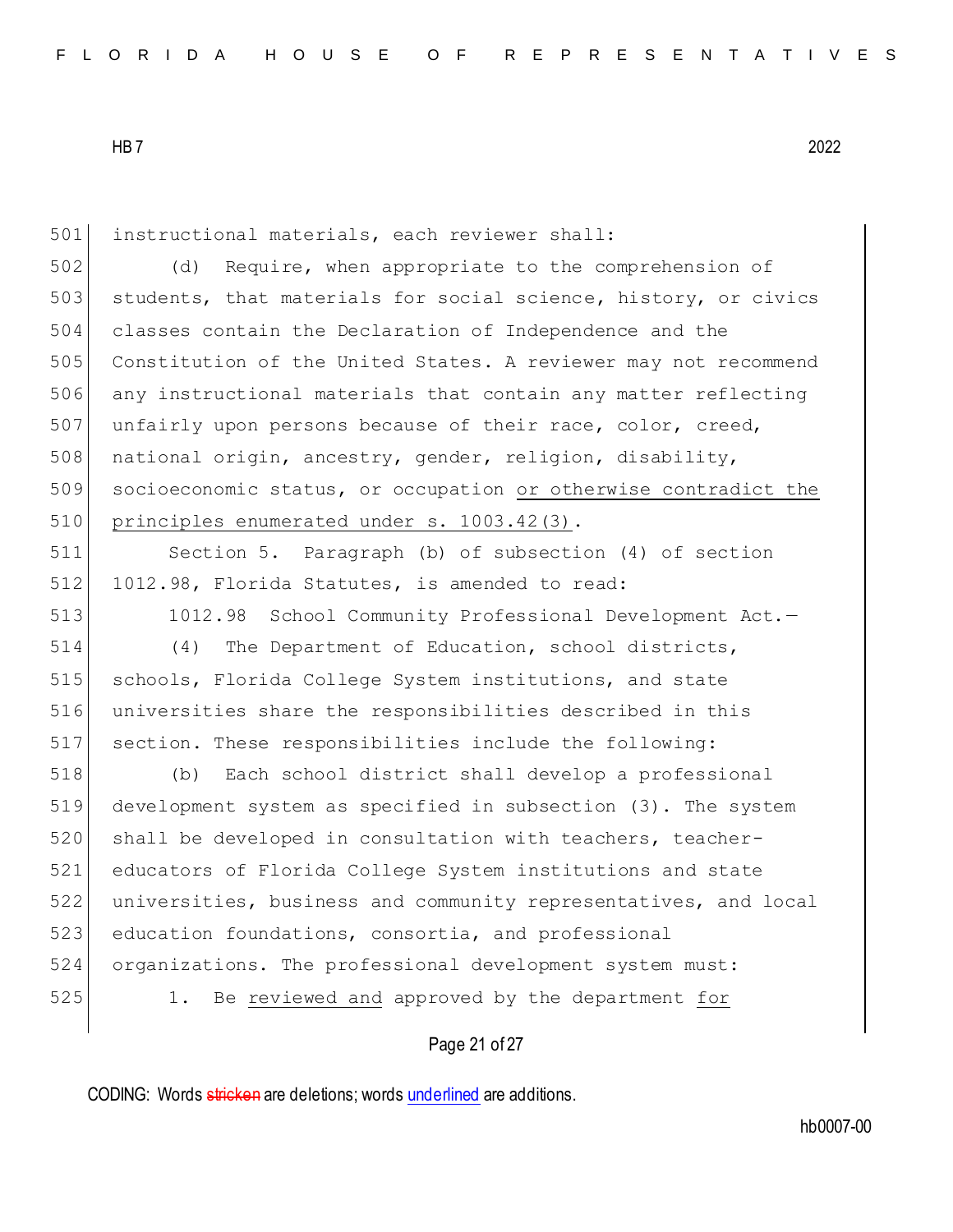526 compliance with s. 1003.42(3) and this section. All substantial 527 revisions to the system shall be submitted to the department for 528 review for continued approval.

529 2. Be based on analyses of student achievement data and 530 instructional strategies and methods that support rigorous, 531 relevant, and challenging curricula for all students. Schools 532 and districts, in developing and refining the professional 533 development system, shall also review and monitor school 534 discipline data; school environment surveys; assessments of 535 parental satisfaction; performance appraisal data of teachers, 536 managers, and administrative personnel; and other performance 537 indicators to identify school and student needs that can be met 538 by improved professional performance.

539 3. Provide inservice activities coupled with followup support appropriate to accomplish district-level and school- level improvement goals and standards. The inservice activities for instructional personnel shall focus on analysis of student achievement data, ongoing formal and informal assessments of 544 student achievement, identification and use of enhanced and 545 differentiated instructional strategies that emphasize rigor, relevance, and reading in the content areas, enhancement of subject content expertise, integrated use of classroom 548 technology that enhances teaching and learning, classroom management, parent involvement, and school safety. 4. Provide inservice activities and support targeted to

### Page 22 of 27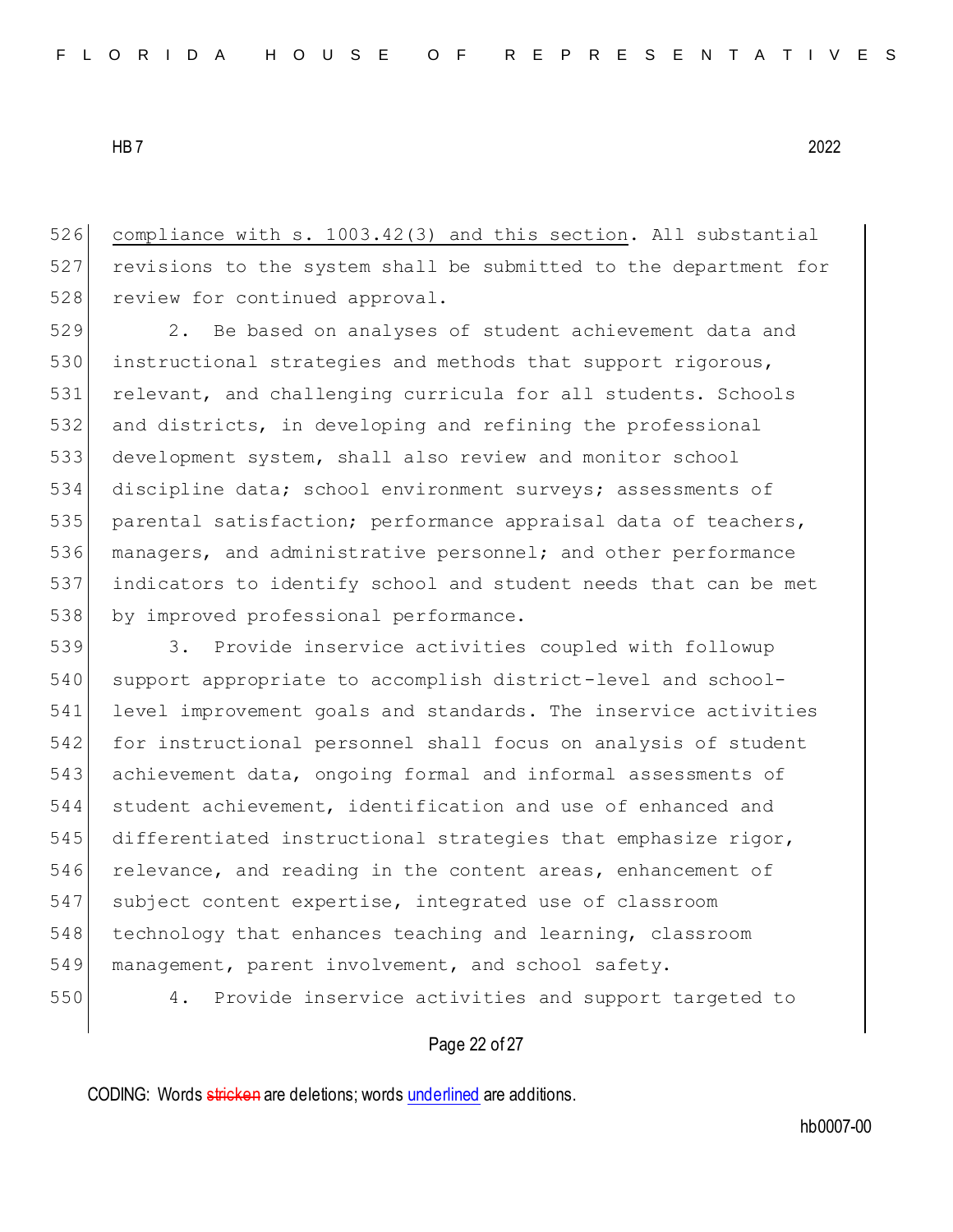the individual needs of new teachers participating in the professional development certification and education competency 553 program under s. 1012.56(8)(a).

554 5. Include a master plan for inservice activities, pursuant to rules of the State Board of Education, for all district employees from all fund sources. The master plan shall be updated annually by September 1, must be based on input from teachers and district and school instructional leaders, and must use the latest available student achievement data and research to enhance rigor and relevance in the classroom. Each district inservice plan must be aligned to and support the school-based inservice plans and school improvement plans pursuant to s. 1001.42(18). Each district inservice plan must provide a description of the training that middle grades instructional personnel and school administrators receive on the district's 566 code of student conduct adopted pursuant to s. 1006.07; integrated digital instruction and competency-based instruction and CAPE Digital Tool certificates and CAPE industry certifications; classroom management; student behavior and 570 interaction; extended learning opportunities for students; and instructional leadership. District plans must be approved by the district school board annually in order to ensure compliance with subsection (1) and to allow for dissemination of research- based best practices to other districts. District school boards must submit verification of their approval to the Commissioner

## Page 23 of 27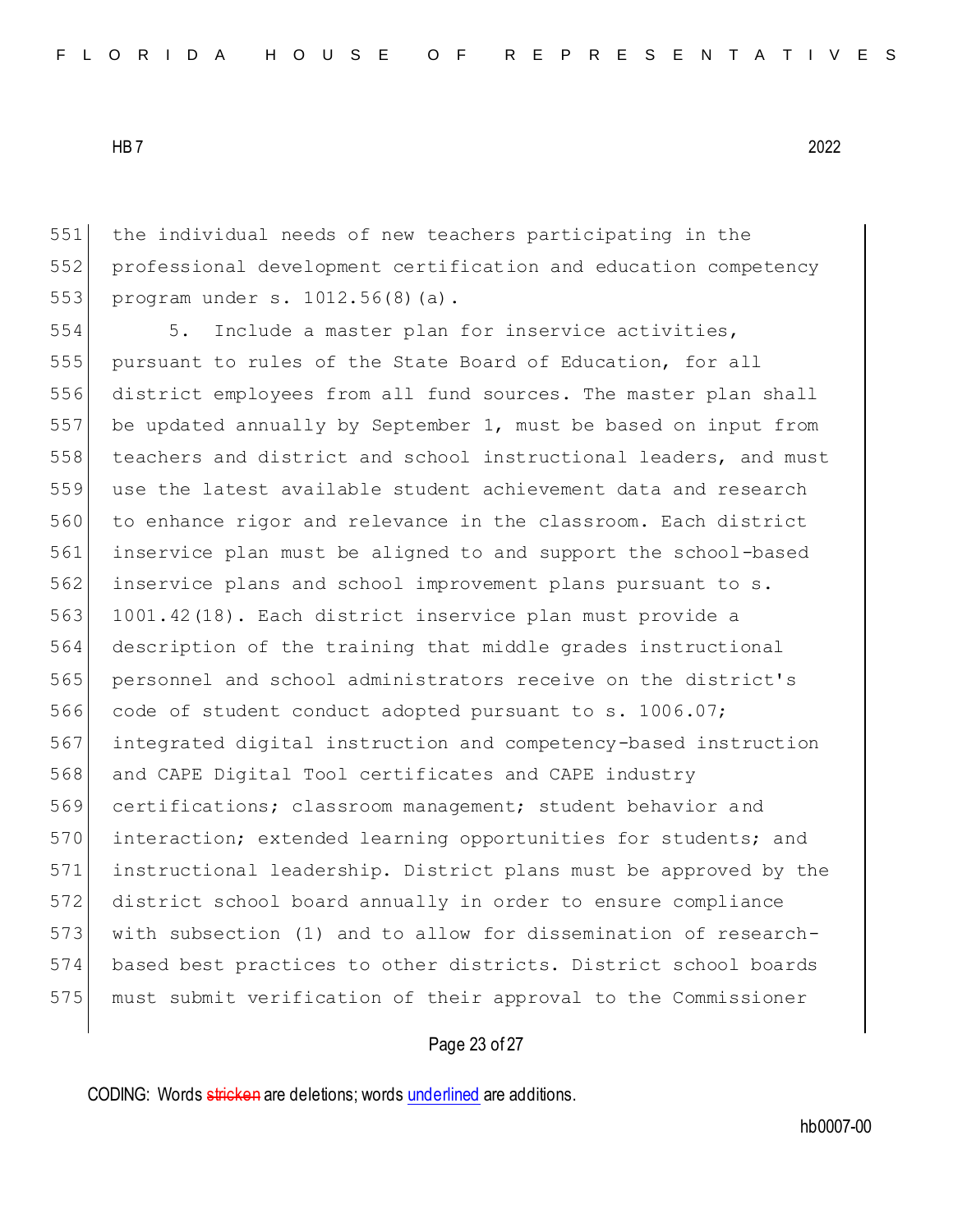576 of Education no later than October 1, annually. Each school principal may establish and maintain an individual professional development plan for each instructional employee assigned to the school as a seamless component to the school improvement plans developed pursuant to s. 1001.42(18). An individual professional development plan must be related to specific performance data 582 for the students to whom the teacher is assigned, define the inservice objectives and specific measurable improvements expected in student performance as a result of the inservice activity, and include an evaluation component that determines the effectiveness of the professional development plan.

 6. Include inservice activities for school administrative personnel that address updated skills necessary for instructional leadership and effective school management 590 pursuant to s. 1012.986.

 7. Provide for systematic consultation with regional and state personnel designated to provide technical assistance and evaluation of local professional development programs.

 8. Provide for delivery of professional development by distance learning and other technology-based delivery systems to 596 reach more educators at lower costs.

 9. Provide for the continuous evaluation of the quality and effectiveness of professional development programs in order to eliminate ineffective programs and strategies and to expand effective ones. Evaluations must consider the impact of such

## Page 24 of 27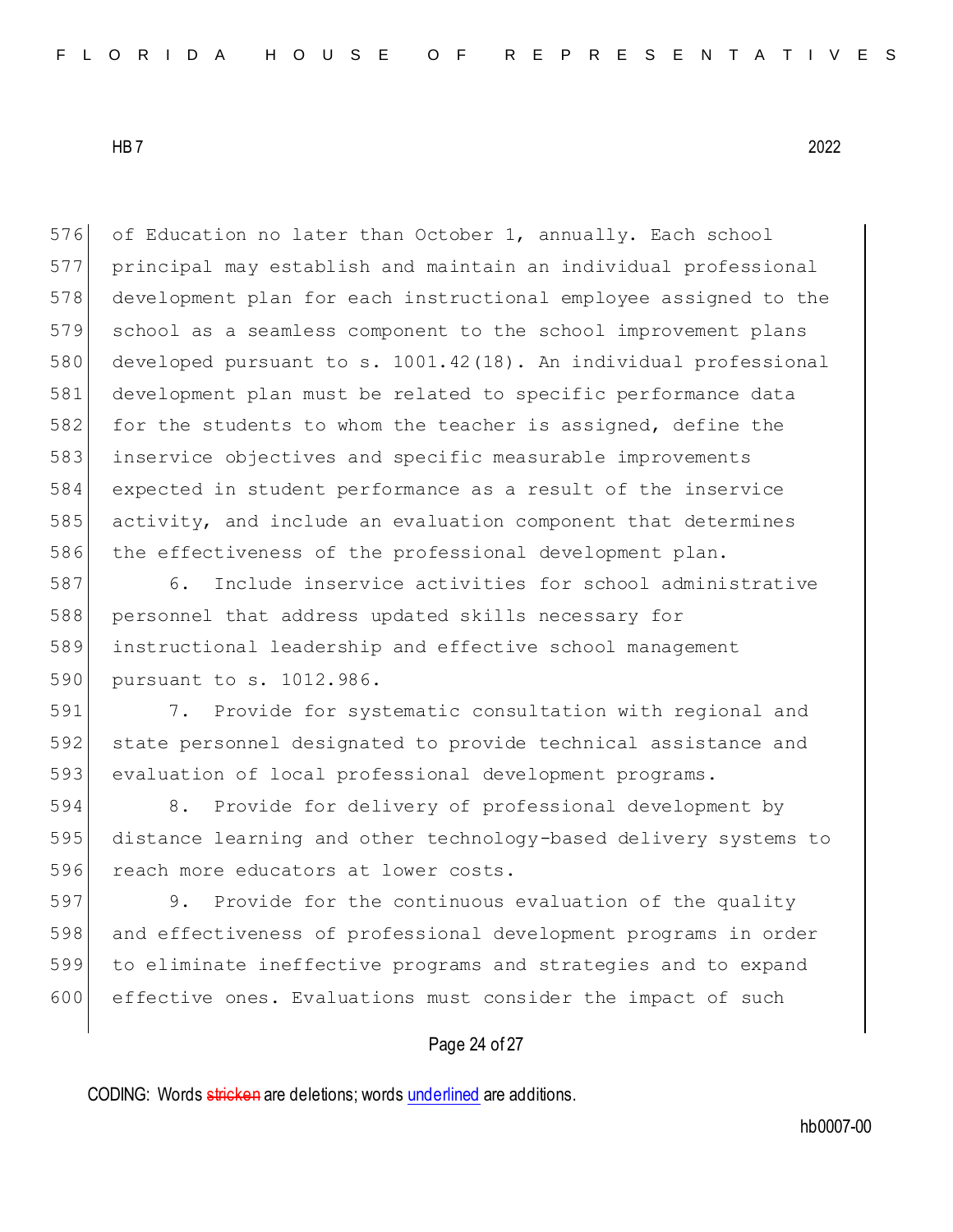|  |  |  |  |  |  |  |  |  |  |  |  |  |  | FLORIDA HOUSE OF REPRESENTATIVES |  |  |  |  |  |  |  |  |  |  |  |  |  |  |  |  |  |
|--|--|--|--|--|--|--|--|--|--|--|--|--|--|----------------------------------|--|--|--|--|--|--|--|--|--|--|--|--|--|--|--|--|--|
|--|--|--|--|--|--|--|--|--|--|--|--|--|--|----------------------------------|--|--|--|--|--|--|--|--|--|--|--|--|--|--|--|--|--|

601 activities on the performance of participating educators and 602 their students' achievement and behavior.

603 10. For middle grades, emphasize:

604 a. Interdisciplinary planning, collaboration, and 605 instruction.

606 b. Alignment of curriculum and instructional materials to 607 the state academic standards adopted pursuant to s.  $1003.41$ .

608 c. Use of small learning communities; problem-solving, 609 inquiry-driven research and analytical approaches for students; 610 strategies and tools based on student needs; competency-based 611 instruction; integrated digital instruction; and project-based 612 instruction.

613

 Each school that includes any of grades 6, 7, or 8 must include 615 in its school improvement plan, required under s. 1001.42(18), a description of the specific strategies used by the school to implement each item listed in this subparagraph.

618 11. Provide training to reading coaches, classroom teachers, and school administrators in effective methods of identifying characteristics of conditions such as dyslexia and 621 other causes of diminished phonological processing skills; incorporating instructional techniques into the general 623 education setting which are proven to improve reading performance for all students; and using predictive and other data to make instructional decisions based on individual student

### Page 25 of 27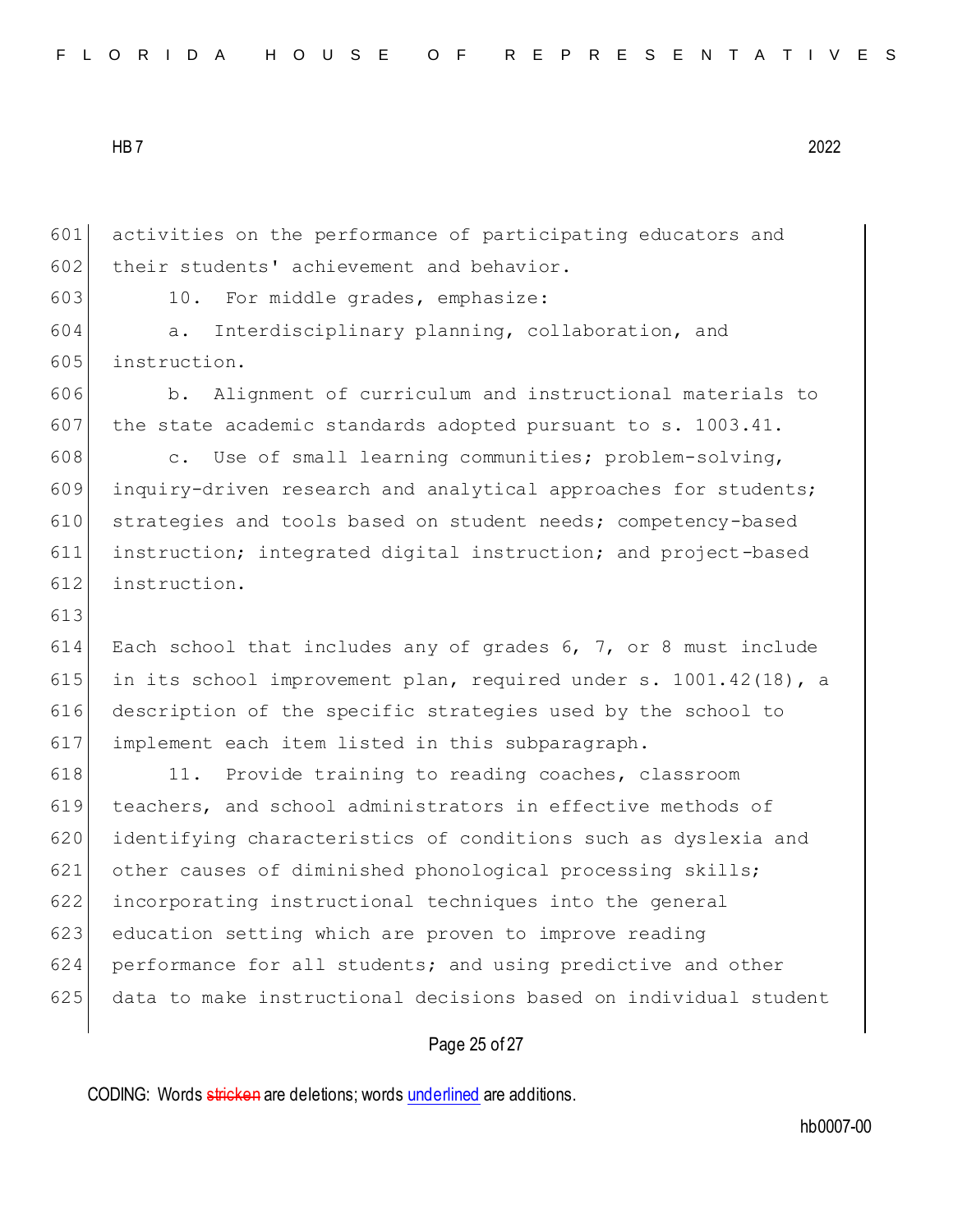626 needs. The training must help teachers integrate phonemic 627 awareness; phonics, word study, and spelling; reading fluency; 628 vocabulary, including academic vocabulary; and text 629 comprehension strategies into an explicit, systematic, and 630 sequential approach to reading instruction, including 631 multisensory intervention strategies. Each district must provide 632 all elementary grades instructional personnel access to training 633 sufficient to meet the requirements of s. 1012.585(3)(f).

634 Section 6. Paragraph (d) of subsection (3) of section 635 1002.20, Florida Statutes, is amended to read:

636 1002.20 K-12 student and parent rights.—Parents of public 637 school students must receive accurate and timely information 638 regarding their child's academic progress and must be informed 639 of ways they can help their child to succeed in school. K-12 640 students and their parents are afforded numerous statutory 641 rights including, but not limited to, the following:

642 (3) HEALTH ISSUES.—

643 (d) *Reproductive health and disease education.*—A public 644 school student whose parent makes written request to the school 645 principal shall be exempted from the teaching of reproductive 646 health or any disease, including HIV/AIDS, in accordance with s. 647 1003.42(4)  $\frac{1003.42(3)}{1003.42(3)}$ . Each school district shall, on the 648 district's website homepage, notify parents of this right and 649 the process to request an exemption. The homepage must include a 650 link for a student's parent to access and review the

### Page 26 of 27